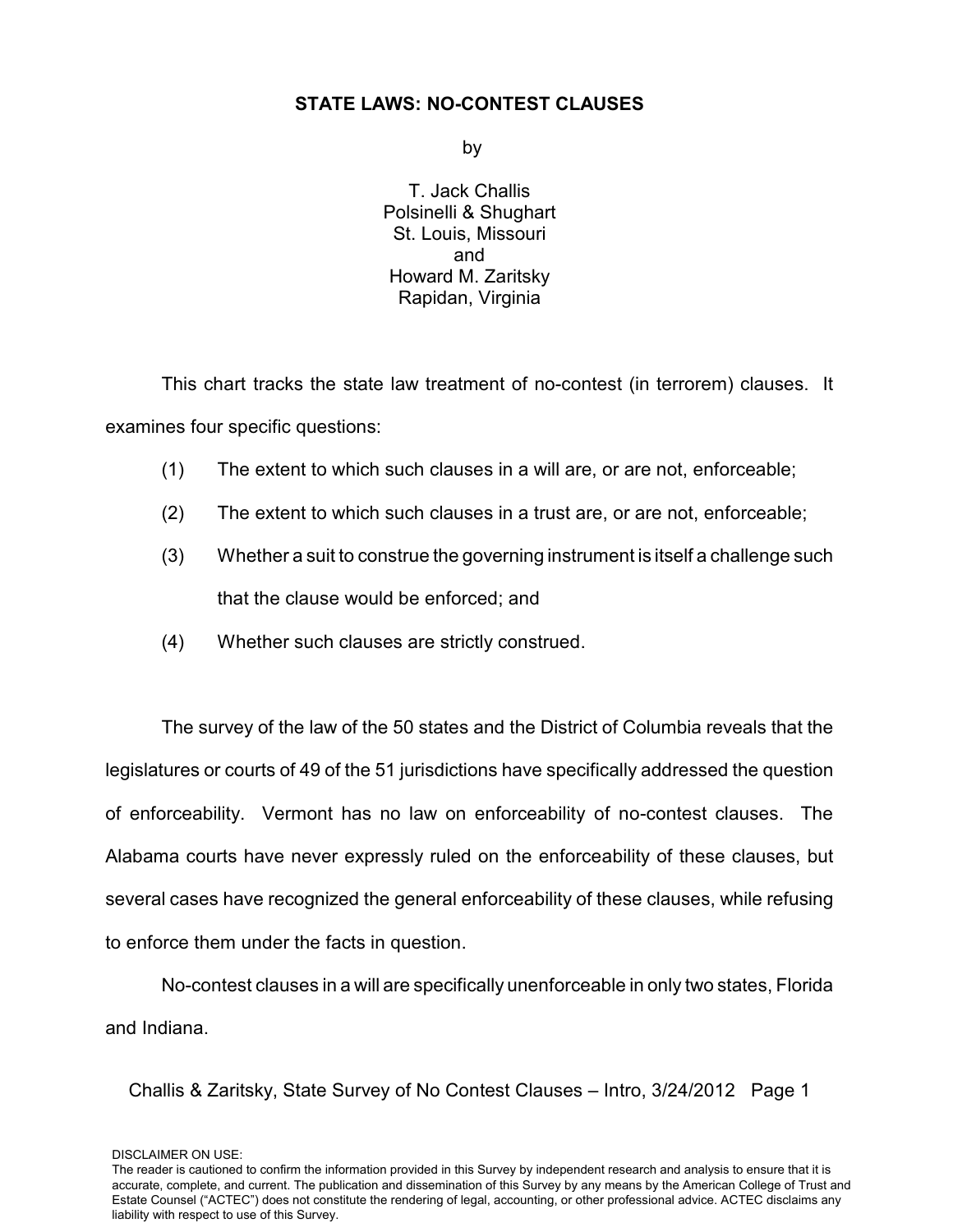The largest group of states (22) adopt the Uniform Probate Code rule and state that no-contest clauses are enforceable, unless the contest is based on probable cause. Sixteen of these states have adopted Sections 2-517 and/or 3-905 of the Uniform Probate Code, to this effect. See Alaska, Arizona, Colorado, Hawaii, Idaho, Maine, Massachusetts, Michigan, Minnesota, Montana, Nebraska, New Jersey, New Mexico, North Dakota, South Carolina, South Dakota, and Utah. Five more states, Iowa, Kansas, Maryland, Pennsylvania and Wisconsin, have a similar rule, but without using the specific language of the UPC.

Fourteen (14) states, the next largest group, enforce no-contest clauses without regard to probable cause or good faith. See D.C., Kentucky, Louisiana, Missouri, New Hampshire, New York, Ohio, Rhode Island, Virginia, Washington, and Wyoming.

Arkansas and Illinois enforce no-contest clauses unless the contest is based on good faith. (The law in Illinois is unclear, but one case refused to sustain a no-contest clause noting that the action in question had been brought in good faith.) Connecticut, Iowa, Nevada, North Carolina, Oklahoma, Tennessee, and West Virginia enforce these clauses unless the contest is based on both good faith and probable cause. Texas enforces these clauses, unless the contest is based on both just cause and good faith.

Georgia and Mississippi follow the older rule enforcing these clauses if there is a gift over of the forfeited property.

California, Delaware, New York, and Oregon have more comprehensive provisions that render no-contest clauses unenforceable with respect to certain types of actions (such as suits by a fiduciary). Delaware is unique in that it will enforce a no-contest clause unless the contest is successful.

Challis & Zaritsky, State Survey of No Contest Clauses – Intro, 3/24/2012 Page 2

DISCLAIMER ON USE: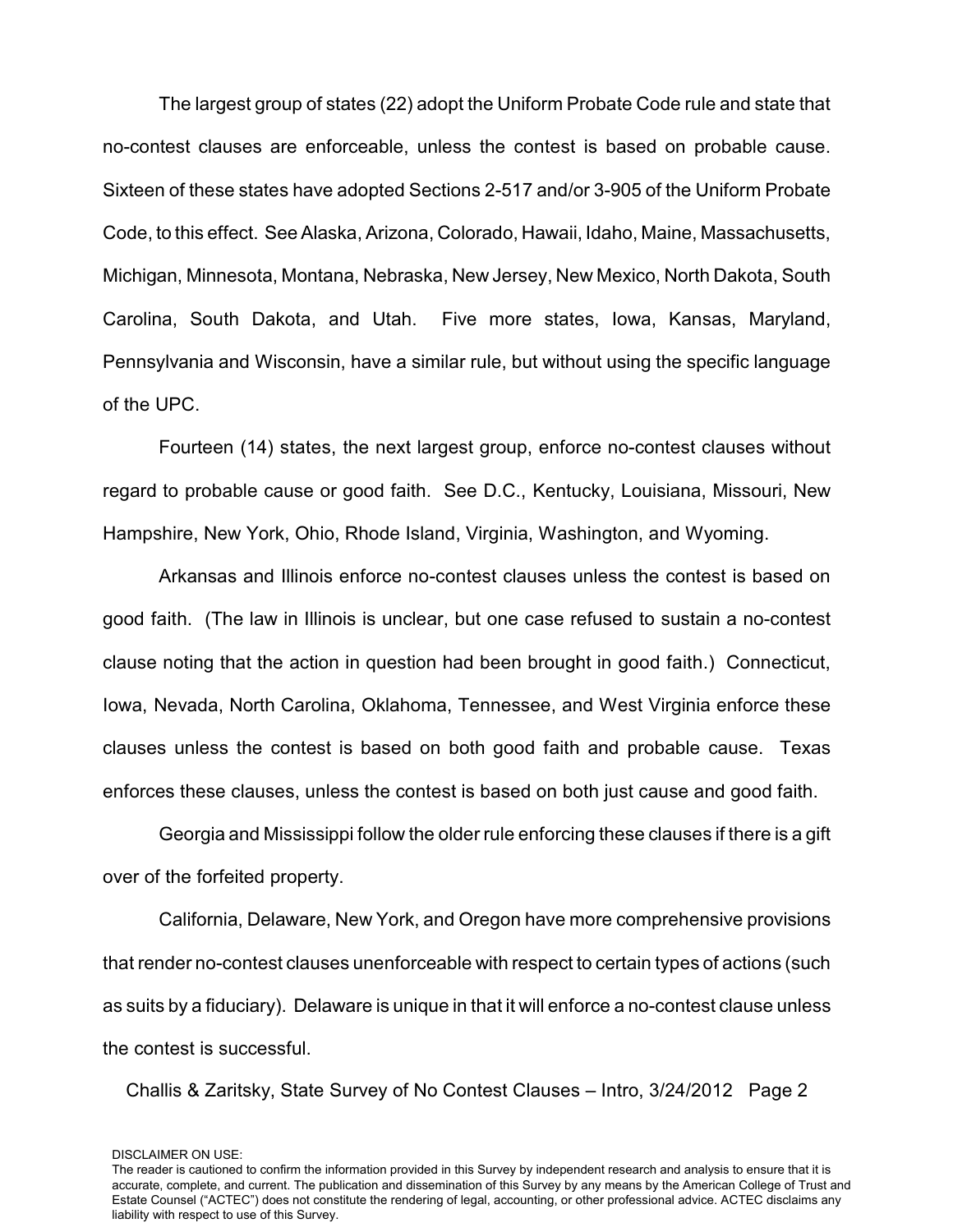In twenty-one states, the rule applied to no-contest clauses in wills has been extended to no-contest clauses contained in trusts. See Florida and Indiana (clauses are unenforceable in both wills and trusts), and California, Delaware, D.C., Illinois, Kansas Kentucky, Massachusetts, Michigan, Missouri, Nevada, New Hampshire, New Jersey, Oklahoma, Oregon, Pennsylvania, South Dakota, Texas, Virginia and Wyoming. Cases in Alabama, New York and North Dakota suggest a similar result, but did not enforce the clauses in question because, by their terms, they did not apply to the suit before the court. In no state have the legislatures or courts expressly adopted a different rule for wills than for trusts. In no state has a court or legislature stated expressly that the rule applicable to wills does not apply equally to trusts.

Generally, a contest that will trigger a forfeiture under a no-contest clause requires an attempt to set aside a will or trust or a provision of a will or trust. A suit to construe the terms of the instrument, to determine whether a particular fiduciary action is consistent with the governing instrument, or even to determine whether a particular challenge would violate the no-contest clause, does not usually result in a forfeiture. See Arkansas, California, Delaware, Georgia, Hawaii, Illinois, Kansas, Kentucky, Massachusetts, Missouri Nevada, New Hampshire, New Jersey, New Mexico (interpreting the UPC), New York, North Dakota, Ohio, Pennsylvania, Texas, Utah, and Virginia. Michigan, Montana and Oklahoma cases that suggest the same result.

No-contest clauses are usually construed strictly and narrowly, because they work a forfeiture. See Alabama, California, Georgia, Illinois, Kentucky, Massachusetts, New Jersey, New Mexico, New York, Oklahoma, Pennsylvania, Rhode Island, Tennessee, Texas, Virginia, and West Virginia. A New Mexico case under the UPC takes this position, Challis & Zaritsky, State Survey of No Contest Clauses – Intro, 3/24/2012 Page 3

The reader is cautioned to confirm the information provided in this Survey by independent research and analysis to ensure that it is accurate, complete, and current. The publication and dissemination of this Survey by any means by the American College of Trust and Estate Counsel ("ACTEC") does not constitute the rendering of legal, accounting, or other professional advice. ACTEC disclaims any liability with respect to use of this Survey.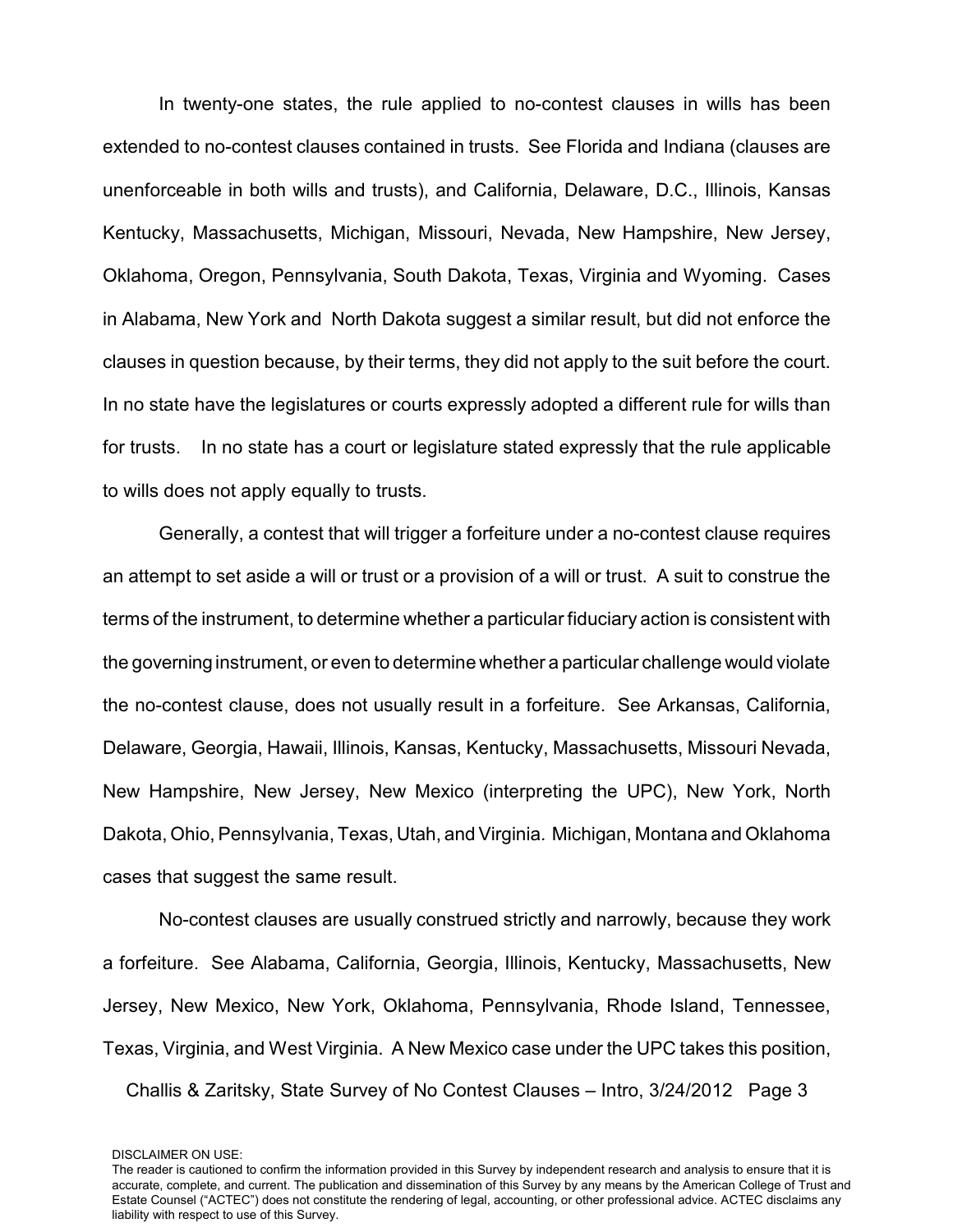which may be relevant in other UPC states that have no direct law themselves. A case in Michigan suggests a similar result. New Hampshire, by statute, provides that no-contest clauses are to be expansively construed to fulfill the testator's intentions as expressed in the instrument.

Challis & Zaritsky, State Survey of No Contest Clauses – Intro, 3/24/2012 Page 4

DISCLAIMER ON USE: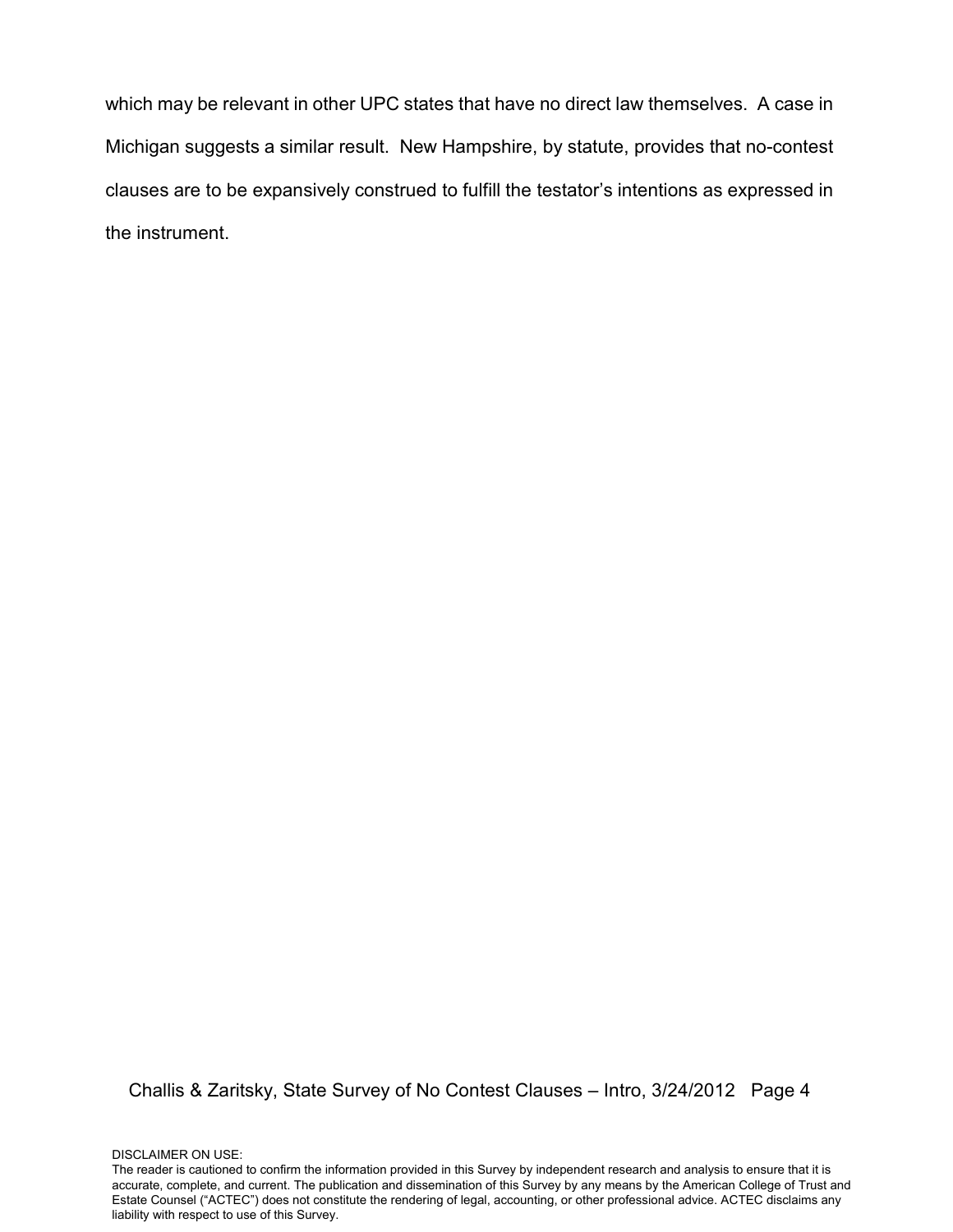- UPC **§ 2-517 (Intestacy, Wills, and Donative Transfers) and § 3-905 (Probate of Wills and Administration). Penalty Clause for Contest** A provision in a will purporting to penalize an interested person for contesting the will or instituting other proceedings relating to the estate is unenforceable if probable cause exists for instituting proceedings.
- UTC Does not address no-contest clauses.

### R e s t . **§ 8.5 No–Contest Clauses**

3d Prop. A provision in a donative document purporting to rescind a donative transfer to, or a fiduciary appointment of, any person who institutes a proceeding challenging the validity of all or part of the donative document is enforceable unless probable cause existed for instituting the proceeding.

### Rest. **§ 9.1 Restraints on Contest**

2d Prop. An otherwise effective provision in a will or other donative transfer, which is designed to prevent the acquisition or retention of an interest in property in the event there is a contest of the validity of the document transferring the interest or an attack on a particular provision of the document, is valid, unless there was probable cause for making the contest or attack.

N/A to trusts

Applies to trusts and wills. Comment (i)

Applies to trusts and wills. Comment (l)

Challis & Zaritsky, State Survey of No Contest Clauses – Chart, 3/24/2012 Page 1

DISCLAIMER ON USE: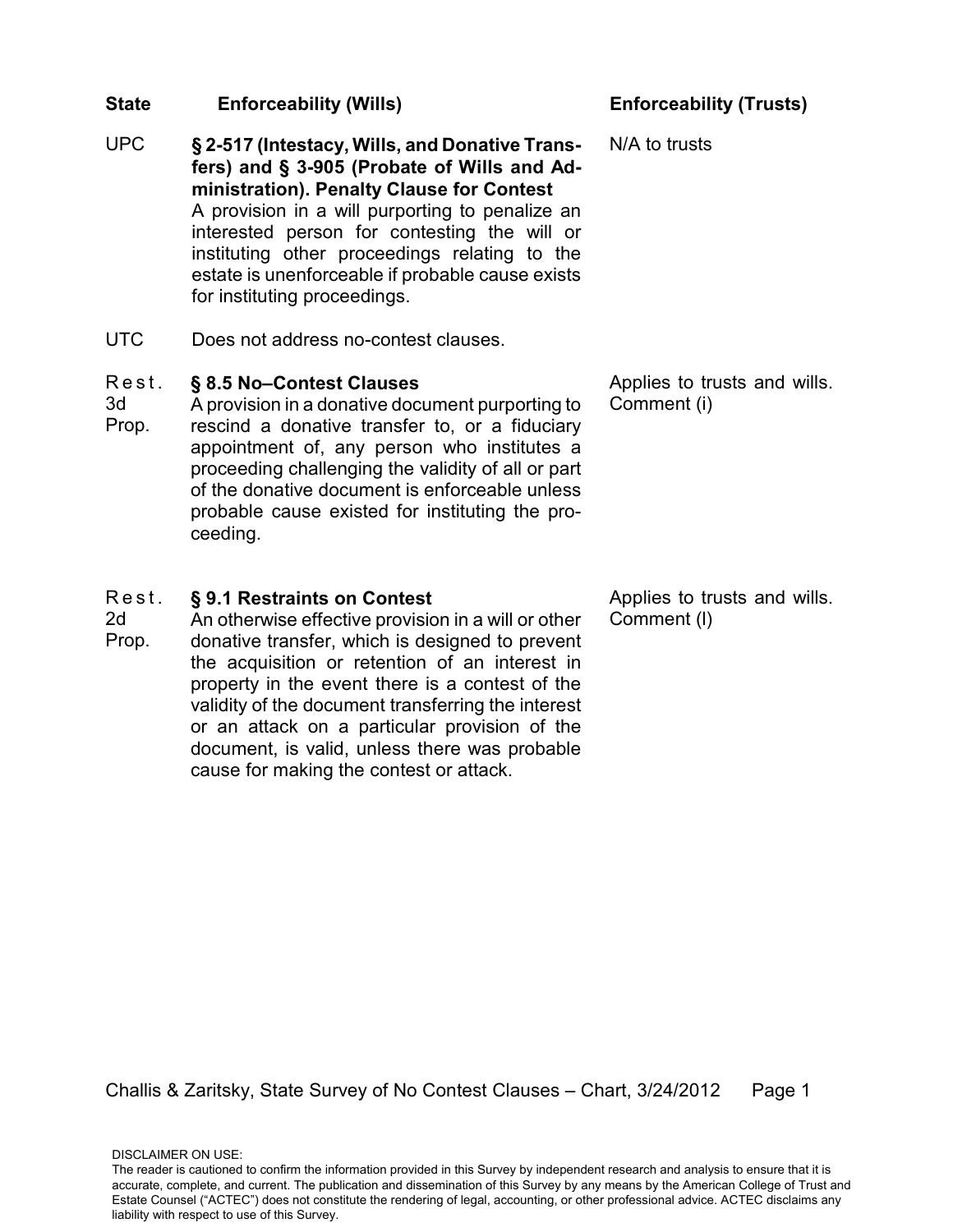### Rest. **§ 428. Restraints on Will Contests**

1 st (1) An otherwise effective condition precedent,

Prop. special limitation, condition subsequent or executory limitation which is designed to prevent the acquisition or retention of a devised interest in and or in things other than land in the event of a contest of the will in which such devise is made is valid, except as stated in Subsection (2). (2) A provision such as is described in Subsection (1) is invalid to the extent that it applies to a contest of the will based upon a claim of forgery or upon a claim of subsequent revocation by a later will or codicil, provided there was probable

cause for the making of such contest

Not addressed

|                                   | <b>Bars Suits to Construe</b> | <b>Strict Construction</b>                                                                                                 |
|-----------------------------------|-------------------------------|----------------------------------------------------------------------------------------------------------------------------|
| <b>UPC</b>                        | Not covered                   | Yes. See Redman-Tafoya<br>v. Armijo, 126 P.3d 1200,<br>138 N.M. 836 (N.M. App.<br>2005)                                    |
| Rest.<br>3d<br>Prop.              | No. Comment (d)               | Yes. Comment (d).<br>"No-contest clauses are<br>construed narrowly, consis-<br>tent with their terms."                     |
| Rest.<br>2d<br>Prop.              | No. Comment (c)               | Yes. Comment (b). "[T]he<br>restraint should be con-<br>strued as narrowly as pos-<br>sible consistent with its<br>terms." |
| Rest.<br>1 <sup>st</sup><br>Prop. | Not covered                   | Not covered                                                                                                                |

Challis & Zaritsky, State Survey of No Contest Clauses – Chart, 3/24/2012 Page 2

DISCLAIMER ON USE: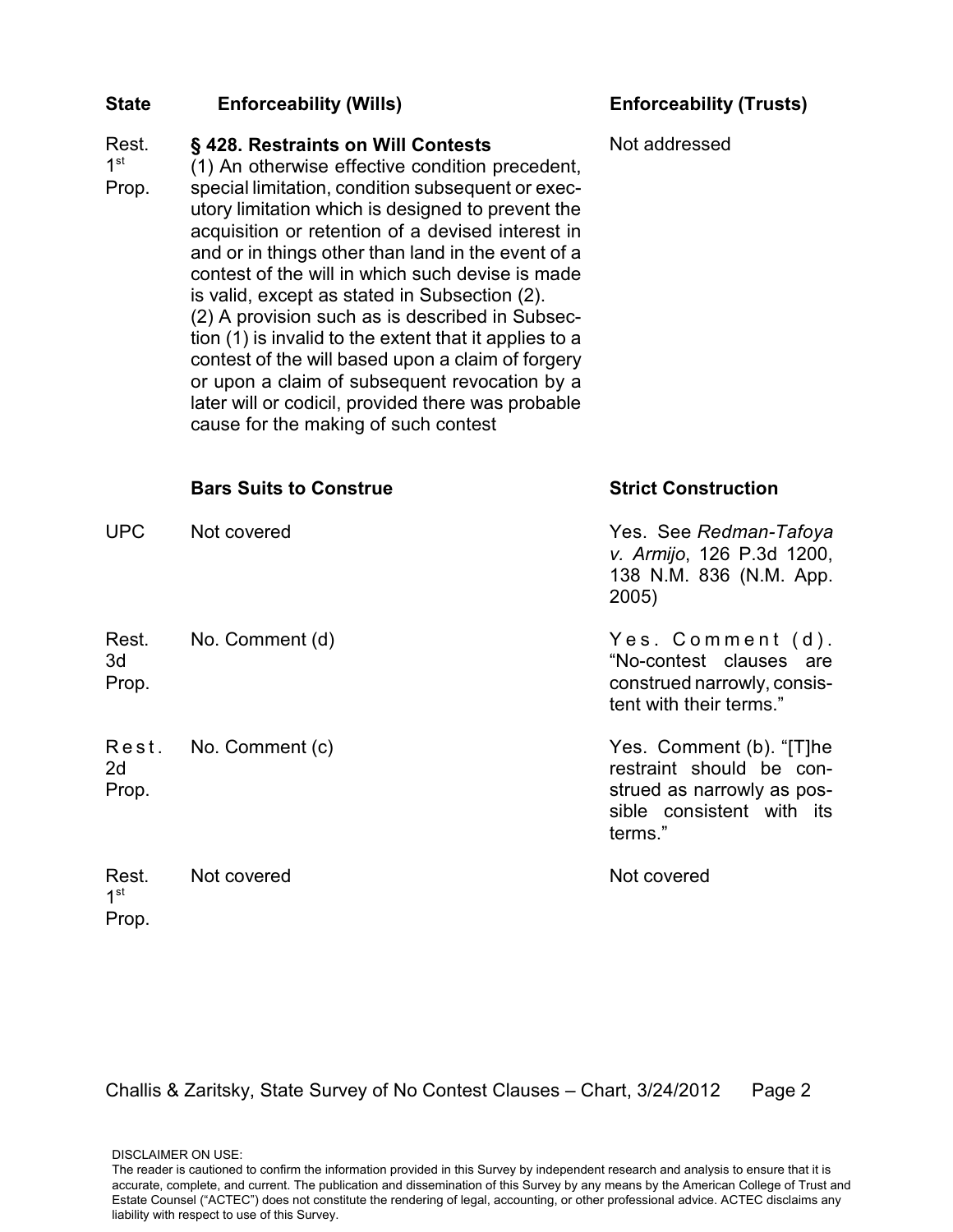- Ala. Enforceable. *Harrison v. Morrow*, 977 So.2d 457 (Ala. 2007); *Kershaw v. Kershaw,* 848 So.2d 942 (Ala. 2002); and *Donegan v. Wade,* 70 Ala. 501 (1881) (no-contest clauses not violated by specific actions, so court did not have to rule on enforceability)
- Alas. UPC. Alas. Stat. § 13.16.555 Alas. Stat. § 13.36.330
- Ariz. UPC. Ariz. Rev. Stat. § 14-2517 No statute or case
- Ark. Enforceable, unless contest brought in good faith. *Seymour v. Biehslich*, 371 Ark. 359, 266 S.W. 3d 722 (2007)
- Cal. Effective January 1, 2010. For all instruments that become irrevocable on or after January 1, 2001, A no contest clause is enforceable except against: (1) direct contest (one alleging forgery, lack of due execution, lack of capacity, or menace, duress, fraud, or undue influence, revocation of a will or trust or other instrument, or disqualification of a beneficiary because of revocation of a will or trust, if brought with probable cause; (2) challenge to a transfer of property on the grounds that it was not the transferor's property at the time of the transfer, if the clause expressly covers this application; and (3) creditor's claim or prosecution of an action based on it, if the clause expressly covers this application. Cal. Prob. Code §§ 21310 & 21311. See also *Burch v. George*, 7 Cal. 4<sup>th</sup> 246, 27 Cal. Rptr.2d 165, 866 P.2d 92 (1994)

For instruments that became irrevocable before January 1, 2001, a no contest clause is enforceable except against a long list of specific challenges, including (1) filing a creditor's claim or prosecuting an action based upon it; (2) an action or proceeding to determine the character, title, or ownership of property;

Unsettled. But see *Goodman v. McMillan*, 258 Ala. 125, 61 So.2d 55 (1952) (no-contest clause in a trust not violated, so court did not have to rule on enforceability)

No statute or case

Enforceable. Cal. Prob. Code § 21310(b)(5); also *Colburn v. Northern Trust Co.*, 59 Cal. Rptr. 3d 828, 151 Cal. App. 4th 439 (App. 2d Dist. 2007), *as modified, review denied*

Challis & Zaritsky, State Survey of No Contest Clauses – Chart, 3/24/2012 Page 3

The reader is cautioned to confirm the information provided in this Survey by independent research and analysis to ensure that it is accurate, complete, and current. The publication and dissemination of this Survey by any means by the American College of Trust and Estate Counsel ("ACTEC") does not constitute the rendering of legal, accounting, or other professional advice. ACTEC disclaims any liability with respect to use of this Survey.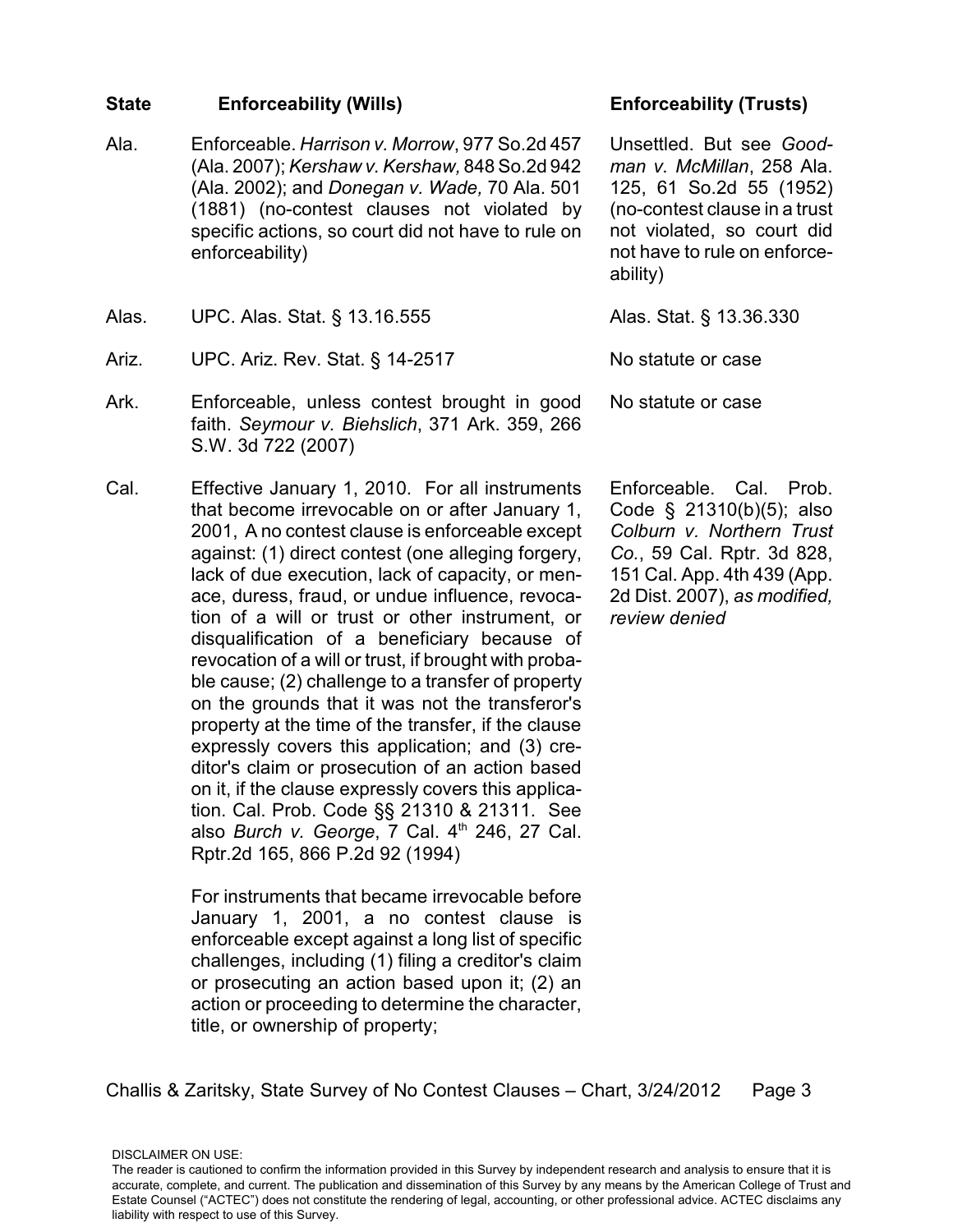Cal contd

(3) a challenge to the validity of an instrument, contract, agreement, beneficiary designation, or other document, other than the instrument containing the no contest clause; (4) a pleading regarding an order annulling a marriage of the person who executed the instrument containing the no contest clause; (5) a pleading challenging the exercise of a fiduciary power; (6) a pleading regarding the appointment of a fiduciary or the removal of a fiduciary; (7) a pleading regarding an accounting or report of a fiduciary; (8) a pleading regarding the interpretation of the instrument containing the no contest clause or an instrument or other document expressly identified in the no contest clause; or (9) a pleading regarding the reformation of an instrument to carry out the intention of the person creating the instrument. Cal. Prob. Code §§ 21303 to 21305

- Colo. UPC. Colo. Rev. Stat. §§ 15-11-517, 15.12.905; See, however, *In re Estate of Peppler*, 971 P. 2d 694 (Colo. App. 1998) (no-contest clauses in wills are not enforceable where beneficiary challenging will acted in good faith and contest based on probable cause) No statute or case
- Conn. Enforceable, unless contest is begun in good faith, and there is probable cause and reasonable justification. *Griffin v. Sturgis*, 131 Conn. 471, 40 A.2d 758 (1944); *South Norwalk Trust Co. v. St. John,* 92 Conn. 168, 176, 101 A. 961 (1917); *Thompson v. Estate of Thompson*, 1999 WL 311241 (Conn.Super. 1999) No statute or case

Challis & Zaritsky, State Survey of No Contest Clauses – Chart, 3/24/2012 Page 4

The reader is cautioned to confirm the information provided in this Survey by independent research and analysis to ensure that it is accurate, complete, and current. The publication and dissemination of this Survey by any means by the American College of Trust and Estate Counsel ("ACTEC") does not constitute the rendering of legal, accounting, or other professional advice. ACTEC disclaims any liability with respect to use of this Survey.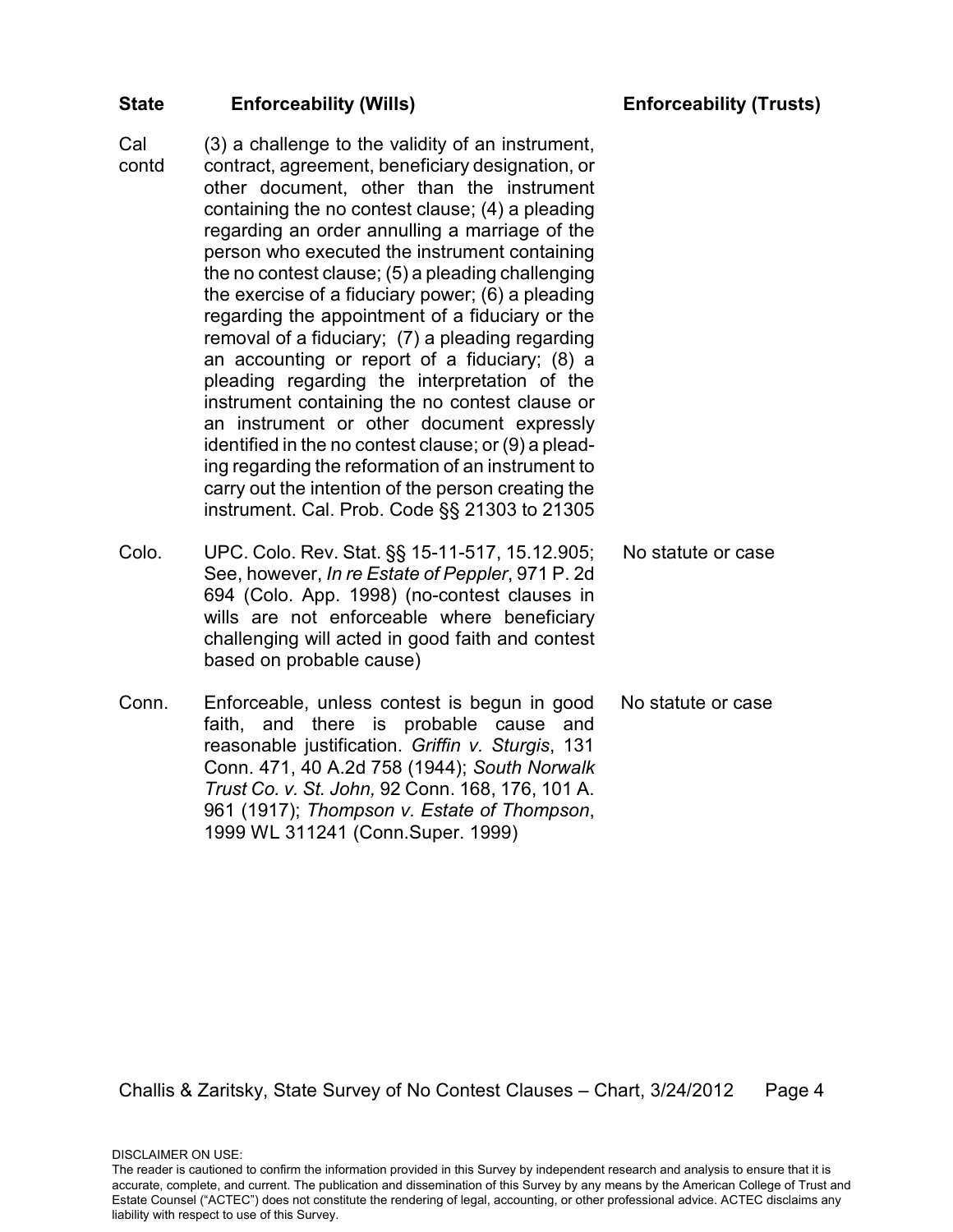- Del. Enforceable except for where the beneficiary is determined by the court to have prevailed substantially, and except for (1) suits brought by the trustee of a trust or the personal representative of an estate, (2) agreements among beneficiaries of the will or trust in settlement of a dispute relating to such will or trust; (3) actions to determine whether a proposed or pending motion, petition, or other proceeding constitutes a contest within the meaning of a no-contest provision otherwise previously listed; and (4) actions brought by a beneficiary under for a construction or interpretation of such will or trust instrument. 12 Del. Stat. § 3329
- D.C. Yes. See *Ackerman v. Genevieve Ackerman Family Trust*, 908 A.2d 1200 (D.C. Ct. App. 2006) (such clauses are enforced "notwithstanding good faith and probable cause in making the contest"); *Sullivan v. Bond,* 91 U.S.App. D.C. 99, 198 F.2d 529 (1952); *Barry v. American Security & Trust Co.,* 77 U.S.App. D.C. 351, 135 F.2d 470 (1943)

Yes. 12 Del. Stat. § 3329.

Yes. See *Ackerman v. Abbott*, 978 A.2d 1250 (D.C. Ct. App. 2009) ("Although no-contest clauses 'appear most frequently in wills, there appears to be no reason to apply a different test in determining the validity of such a clause in a living trust instrument....'", quoting Bogert, *The Law of Trusts and Trustees* § 181 at 94 (rev. 2d ed. 1979 and 2005 Supp.)

- Fla. Unenforceable. Fl. Stat. § 732.517. Oddly, the Florida Statutes historical and statutory notes say that "This section is similar to § 3-905 of the Uniform Probate Code."
- Ga. Enforceable if there is a "direction in the will as to the disposition of the property if the condition *in terrorem* is violated." Ga. Code § 53-4-68; See also *Cox v. Fowler*, 279 Ga. 501, 614 S.E.2d 59 (2005), *reconsideration denied* (June 30, 2005)

736.1108

Unenforceable. Fl. Stat. §

No statute or case

Challis & Zaritsky, State Survey of No Contest Clauses – Chart, 3/24/2012 Page 5

The reader is cautioned to confirm the information provided in this Survey by independent research and analysis to ensure that it is accurate, complete, and current. The publication and dissemination of this Survey by any means by the American College of Trust and Estate Counsel ("ACTEC") does not constitute the rendering of legal, accounting, or other professional advice. ACTEC disclaims any liability with respect to use of this Survey.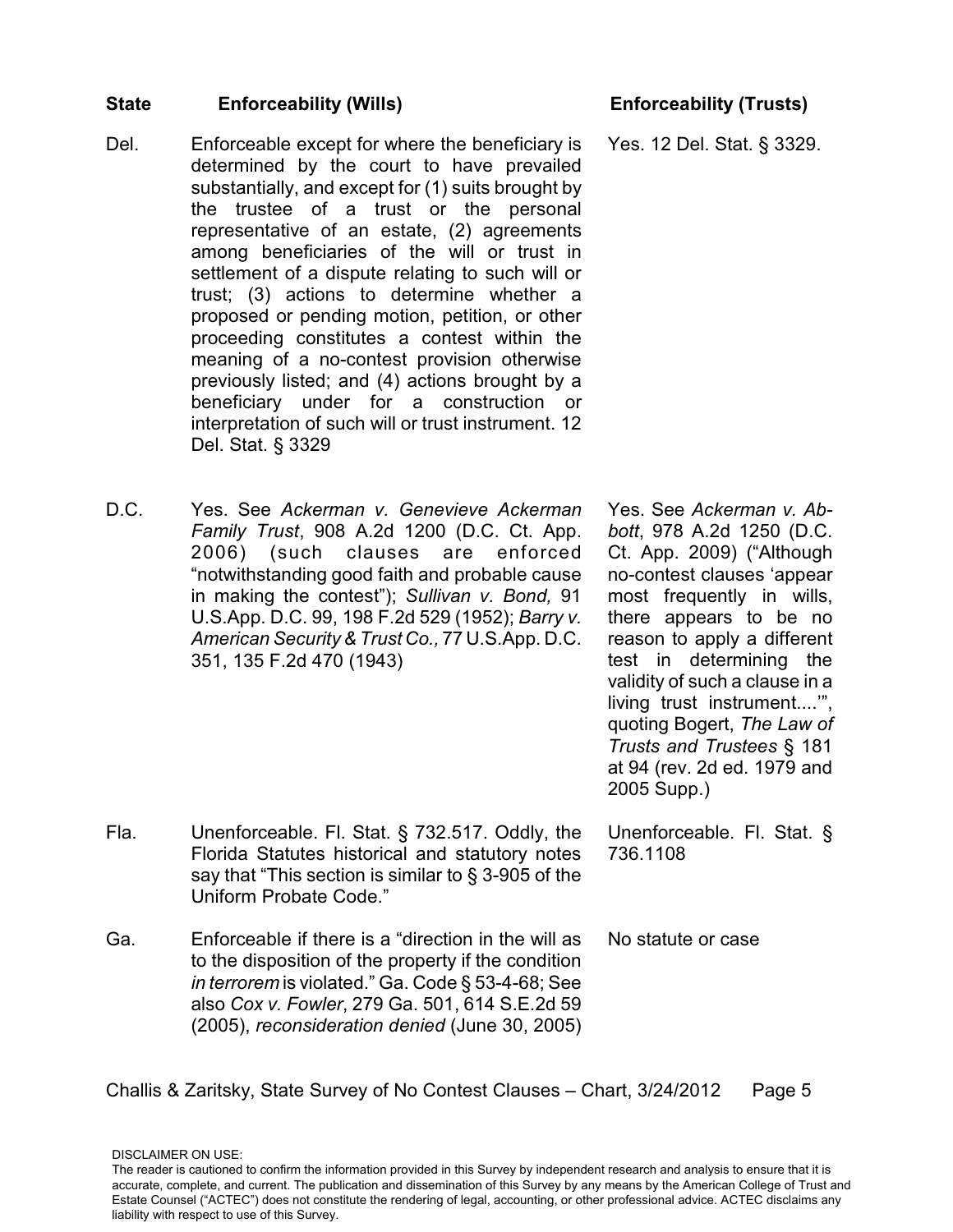| <b>State</b> | <b>Enforceability (Wills)</b>                                                                                                                                                                                                                                                                                                     | <b>Enforceability (Trusts)</b>                                                                                                                                                                                          |
|--------------|-----------------------------------------------------------------------------------------------------------------------------------------------------------------------------------------------------------------------------------------------------------------------------------------------------------------------------------|-------------------------------------------------------------------------------------------------------------------------------------------------------------------------------------------------------------------------|
| Hawaii       | UPC. Haw. Rev. Stat. §§560:3-905, 560:2-517,<br>560:3-905                                                                                                                                                                                                                                                                         | Haw. Rev. Stat. § 560:3-<br>905                                                                                                                                                                                         |
| Idaho        | UPC. Ida. Rev. Stat. §15-3-905                                                                                                                                                                                                                                                                                                    | No statute or case                                                                                                                                                                                                      |
| III.         | Enforceable, unless contest is brought in good<br>faith (apparent holding). Estate of Wojtalewicz,<br>93 III.App.2d 1061, 1063, 49 III.Dec. 564, 418<br>N.E.2d 418, 420 (Ill App. 1 <sup>st</sup> Dist. 1981); Estate<br>of Mank, 298 III.App. 3d 821, 699 N.E.2d 1103,<br>232 III.Dec. 918 (III. App. 1 <sup>st</sup> Div. 1998) | Yes. Ruby v. Ruby,<br>N.E.2d<br>2012 WL<br>(III.App. 1 Dist.<br>555913<br>2012)                                                                                                                                         |
| Ind.         | Unenforceable. Ind. Code §29-1-6-2                                                                                                                                                                                                                                                                                                | Unenforceable. Ind. Code<br>$§30-4-2.1-3$                                                                                                                                                                               |
| lowa         | Enforceable, unless contest brought in good<br>faith and with probable cause. Cocklin's Estate<br>v. Watkins, 236 Iowa 98, 17 N.W.2d 129 (1945)                                                                                                                                                                                   | No statute or case                                                                                                                                                                                                      |
| Kan.         | Enforceable when "the beneficiary attacks the<br>validity of the will without probable cause to do<br>so." In re Estate of Foster, 190 Kan. 498, 500,<br>376 P.2d 784 (1962); In the Matter of the Estate<br>of Barfoot, 193 P.3d 920 (Kan.App. 2009)                                                                             | Enforceable.<br>Tustin<br>V.<br>Baker, 119 P.3d 704 (2005)                                                                                                                                                              |
| Ky.          | Enforceable. Johnson v. Smith, 885 S.W.2d 944<br>(1994); Dravo v. Liberty Nat. Bank & Trust Co.,<br>267 S.W. 2d 95 (1954)                                                                                                                                                                                                         | Enforceable. Johnson<br>$V_{\rm c}$<br>Smith, 885 S.W.2d 944<br>(1994); Ladd v. Ladd, 323<br>S.W.3d 772 (Ky. App.,<br>$2010$ ;<br>Commonwealth<br>Bank & Tr. Co. v. Young,<br>S.W.3d , 2012 WL<br>592196 (Ky.App. 2012) |

The reader is cautioned to confirm the information provided in this Survey by independent research and analysis to ensure that it is accurate, complete, and current. The publication and dissemination of this Survey by any means by the American College of Trust and Estate Counsel ("ACTEC") does not constitute the rendering of legal, accounting, or other professional advice. ACTEC disclaims any liability with respect to use of this Survey.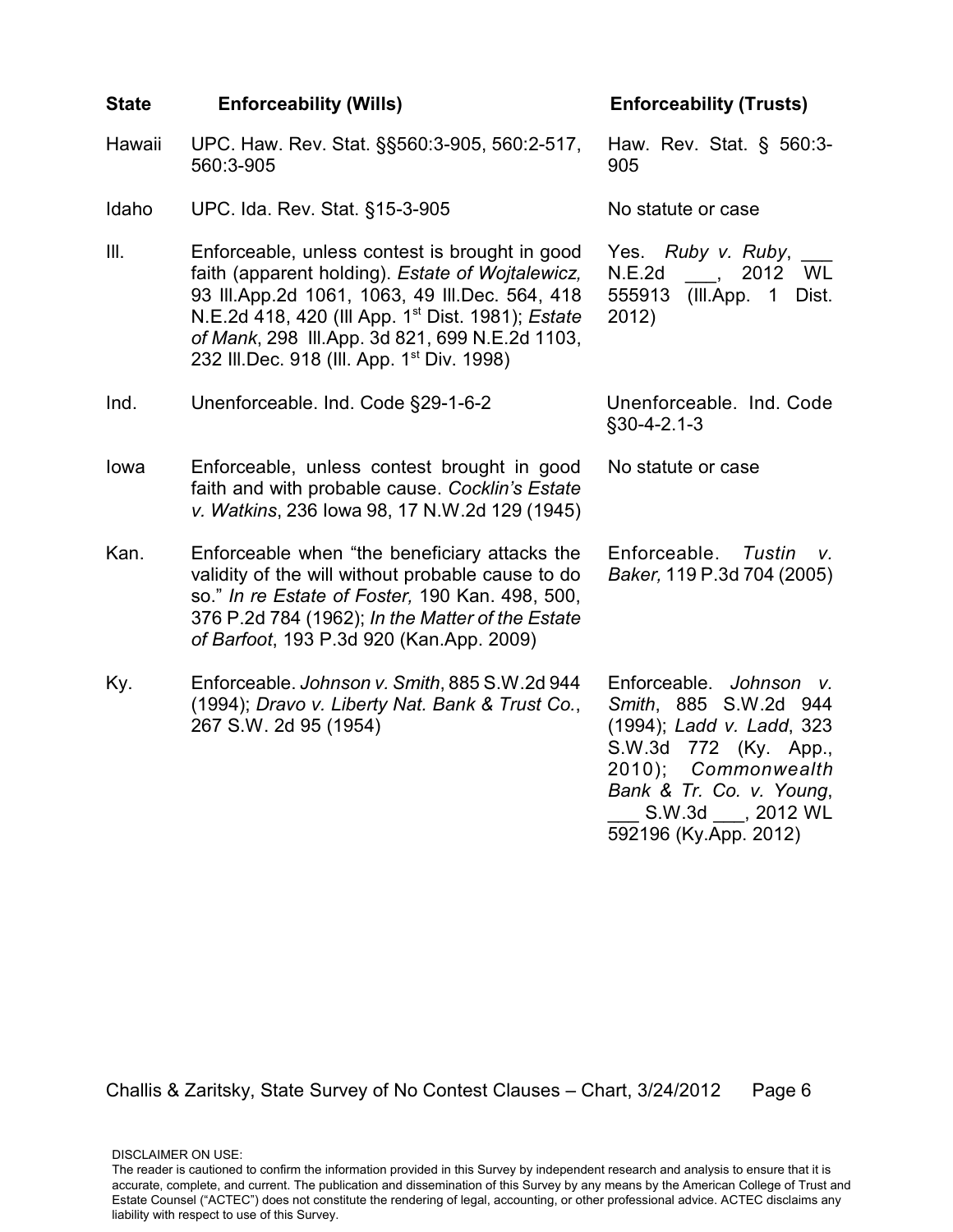| <b>State</b> | <b>Enforceability (Wills)</b>                                                                                                                                                                                                                                                                                                                                                                                                                                                                                                                                                                                                                                                                                                                 | <b>Enforceability (Trusts)</b>                                                                  |
|--------------|-----------------------------------------------------------------------------------------------------------------------------------------------------------------------------------------------------------------------------------------------------------------------------------------------------------------------------------------------------------------------------------------------------------------------------------------------------------------------------------------------------------------------------------------------------------------------------------------------------------------------------------------------------------------------------------------------------------------------------------------------|-------------------------------------------------------------------------------------------------|
| La.          | Enforceable. Succession of Scott, 950 So.2d<br>846 (La. App. 1st Cir. 2006) (stating that no-<br>contest clause did not apply to contestant, with<br>no suggestion that it was otherwise invalid);<br>Succession of Kern, 252 So.2d 507 (La. App. 4th<br>Cir., 1971) (striking particular no-contest clause<br>that left estate to certain family members but<br>provided that if "any heir", whether or not<br>benefitting under the will, contests, the entire<br>estate passes to a specific charity. Clause<br>invalid under La. Civ. Code art. 1519, which<br>states that "In all dispositions inter vivos and<br>mortis causa impossible conditions, those which<br>are contrary to the laws or to morals, are reputed<br>not written") | No statute or case                                                                              |
| Maine        | UPC. 18-A Me. Rev. Stat. § 3-905                                                                                                                                                                                                                                                                                                                                                                                                                                                                                                                                                                                                                                                                                                              | No statute or case                                                                              |
| Md.          | Enforceable unless there is probable cause for<br>the contest. Md. Est. & Tr. Code $\S$ 4-413                                                                                                                                                                                                                                                                                                                                                                                                                                                                                                                                                                                                                                                 | No statute or case                                                                              |
| Mass.        | UPC. Beginning March 2, 2012, Mass. Gen.<br>Law 190B § 2-517.                                                                                                                                                                                                                                                                                                                                                                                                                                                                                                                                                                                                                                                                                 | Enforceable. Hanselman v.<br>Frank, 2010 WL 2507827<br>(Mass. App. Ct. 2010)                    |
| Mich.        | UPC. Mich. Comp. Laws §§700.2518; 700.3905                                                                                                                                                                                                                                                                                                                                                                                                                                                                                                                                                                                                                                                                                                    | Enforceable unless contest<br>based on probable cause.<br>Mich.<br>Comp. Laws<br>Ş<br>700.7113. |
| Minn.        | UPC. Minn. Code §§ 524.2-517, 524.3-905                                                                                                                                                                                                                                                                                                                                                                                                                                                                                                                                                                                                                                                                                                       | No statute or case                                                                              |
| Miss.        | Enforceable, if there is a gift over. Pringle v.<br>Greenbury L. Dunkley and Wife, 14 Smedes &<br>M. 16, 22 Miss. 16 (Miss.Err. & App. 850)                                                                                                                                                                                                                                                                                                                                                                                                                                                                                                                                                                                                   | No statute or case                                                                              |

The reader is cautioned to confirm the information provided in this Survey by independent research and analysis to ensure that it is accurate, complete, and current. The publication and dissemination of this Survey by any means by the American College of Trust and Estate Counsel ("ACTEC") does not constitute the rendering of legal, accounting, or other professional advice. ACTEC disclaims any liability with respect to use of this Survey.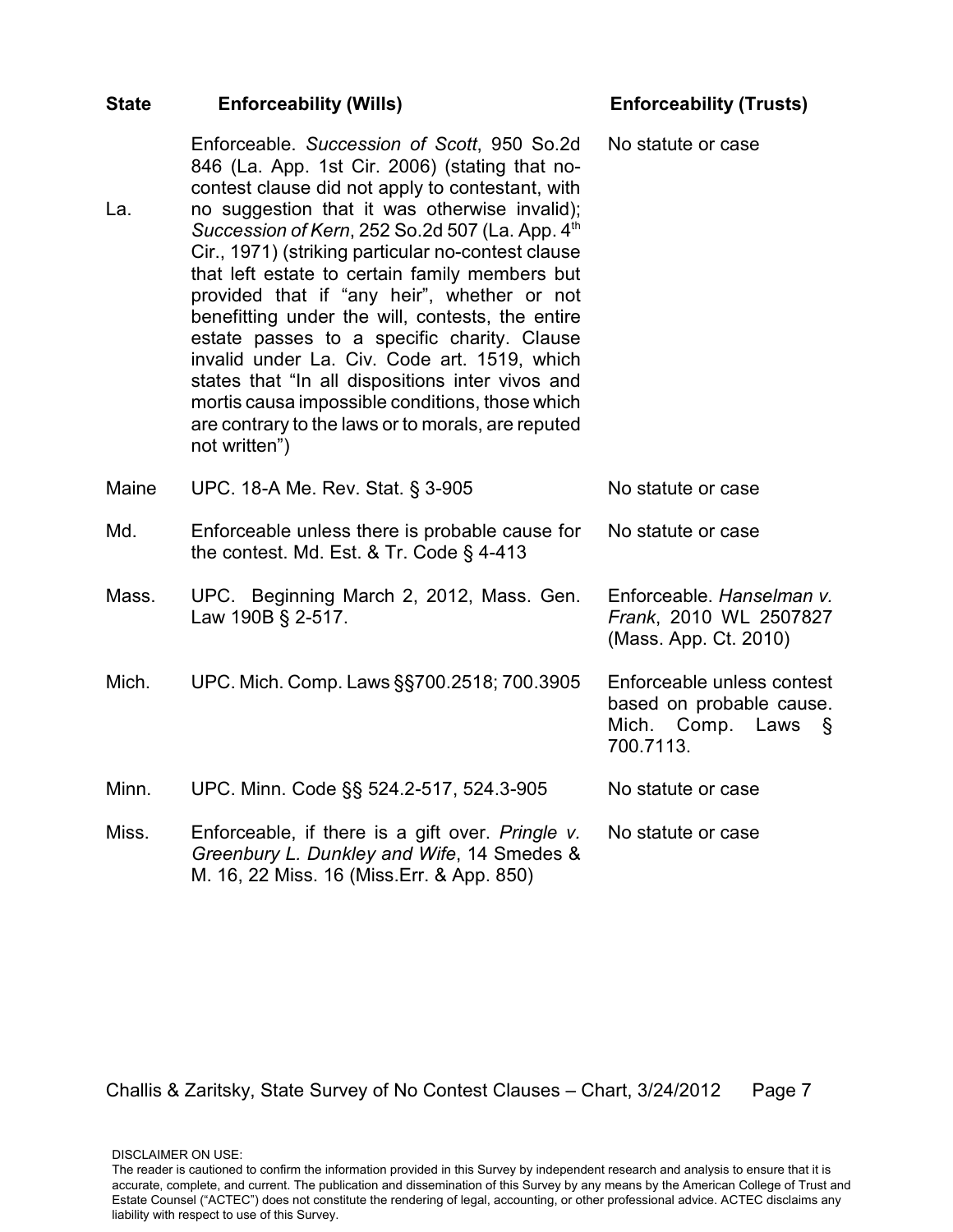- Mo. Enforceable. *Chambers' Estate v. Chambers*, 322 Mo. 1086, 18 S.W.2d 30 (1929). See also *Cox v. Fisher*, 322 S.W.2d 910, 915 (Mo.1959); *Liggett v. Liggett*, 341 Mo. 213, 108 S.W.2d 129, 134 (1937); *Chaney v. Cooper*, 954 S.W.2d 510 (Mo.App. W.D.,1997) (such clauses are enforceable "where it is clear that the trustor (or testator) intended that the conduct in question should forfeit a beneficiary's interest under the indenture (or will)")
- Mont. UPC. Mont. Code §72-2-537 No statute or case
- Neb. UPC. Neb. Rev. St. § 30-24,103 No statute or case
- Nev. Enforceable unless action brought in good faith and based on probable cause that would have led a reasonable person, properly informed and advised, to conclude that there was a substantial likelihood that the will was invalid. Nev. Rev. Stat. § 137.005(4).

A no-contest clause must be construed to carry out the testator's intent. Except to the extent the will is vague or ambiguous, extrinsic evidence is not admissible to establish the testator's intent concerning the no-contest clause. Nev. Rev. Stat. § 137.005(2).

Enforceable "where it is clear that the trustor (or testator) intended that the conduct in question should forfeit a beneficiary's interest under the indenture (or will)." *Tobias v. Korman*, 141 S.W.3d 468 (Mo. Ct. App. Eastern Div. 2004) (beneficiaries "with knowledge of the existence and implications of the clause" pursued litigation)

Enforceable unless action brought in good faith and based on probable cause that would have led a reasonable person, properly informed and advised, to conclude that there was a substantial likelihood that the trust or other trust-related instrument was invalid. Nev. Rev. Stat. § 163.00195(4).

A no-contest clause must be construed to carry out the grantor's intent. Except to the extent the trust is vague or ambiguous, extrinsic evidence is not admissible to establish the intent concerning the nocontest clause. Nev. Rev. Stat. § 163.00195(2).

Challis & Zaritsky, State Survey of No Contest Clauses – Chart, 3/24/2012 Page 8

The reader is cautioned to confirm the information provided in this Survey by independent research and analysis to ensure that it is accurate, complete, and current. The publication and dissemination of this Survey by any means by the American College of Trust and Estate Counsel ("ACTEC") does not constitute the rendering of legal, accounting, or other professional advice. ACTEC disclaims any liability with respect to use of this Survey.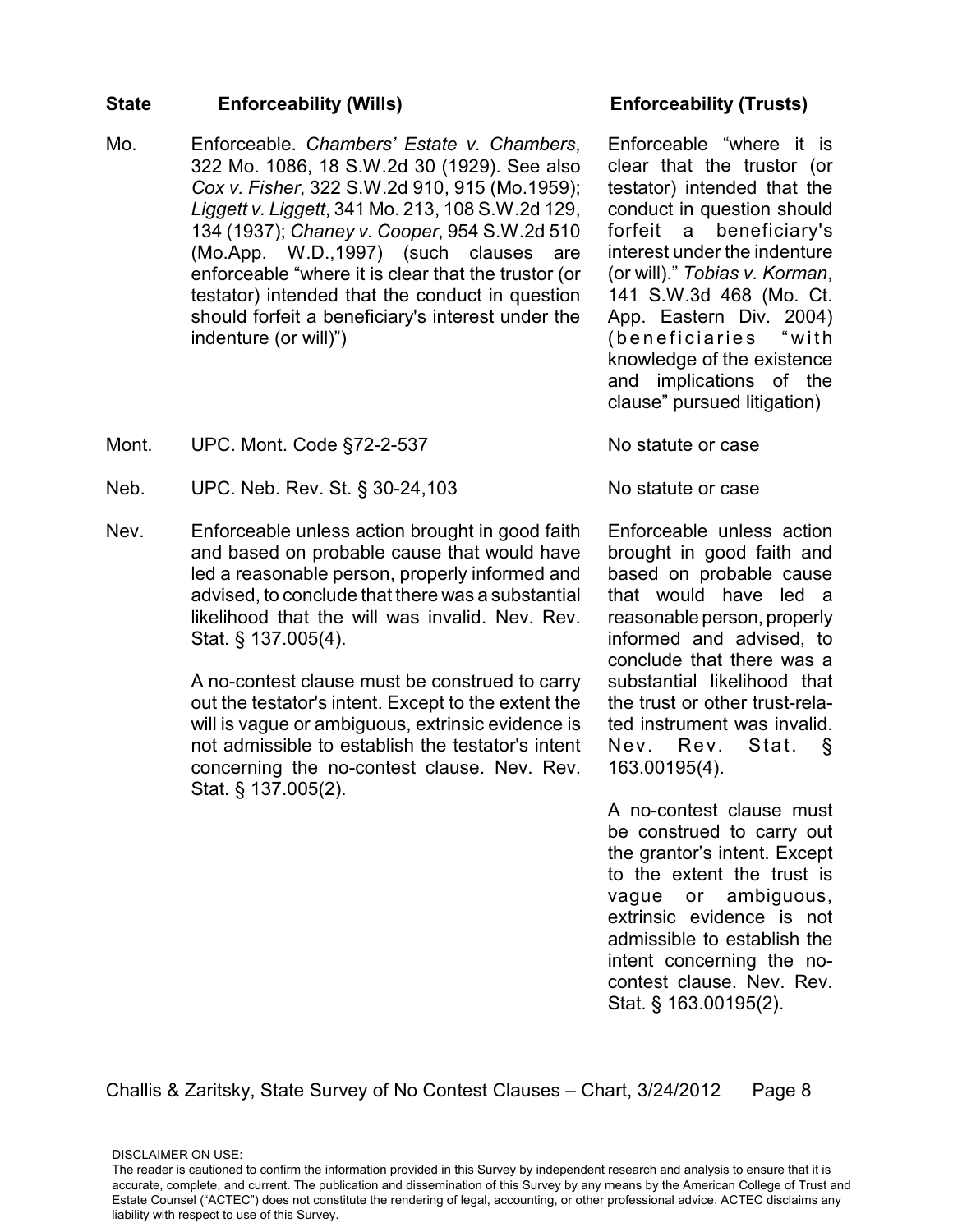- N.H. After Sept. 10, 2011, enforceable according to the express terms of the instrument without regard to the presence or absence of probable cause or good faith. N.H. Rev. Stat. § 551:22(II). Before September 11, 2011, enforceable if there is a gift over, regardless of good faith and probable cause. *Burtman v. Butman*, 97 N.H. 254, 85 A.2d 892 (1952)
- N.J. UPC. N.J. Stat. §§ 3A:2A-32, 3B:3-47. See also *Haynes v. First Nat'l State Bank of New Jersey*, 87 N.J. 163, 432 A.2d 890 (1981)

After Sept. 10, 2011, same as wills. N.H. Rev. Stat. § 564-B:1-1014. Before Sept. 11, 2011, no statute or case.

Enforceable unless there is probable cause for the contest. *Haynes v. First Nat'l State Bank of New Jersey*, 87 N.J. 163, 432 A.2d 890 (1981)

No statute or case

- N.M. UPC. N.M. Stat. § 45-2-517; see *Matter of Seymour's Estate*, 93 N.M. 328, 600 P.2d 274 (1979)
- N.Y Enforceable, unless contest based on probable cause. Not enforceable against: (1) contest, based on probable cause, to establish that the will is a forgery or was revoked by a later will,; (2) contest by an infant or incompetent; (3) objection to jurisdiction of the court in which the will was offered for probate; (4) disclosure to any of the parties or to the court of any information relating to any document offered for probate as a last will, or relevant to the probate proceeding; (5) refusal or failure to join in a petition for the probate of a document as a last will, or to execute a consent to, or waiver of notice of a probate proceeding; (6) preliminary examination of a proponent's witnesses, the person who prepared the will, the nominated executors and the proponents in a probate proceeding; or (7) bringing or joining or acquiescing in a proceeding for the construction of a will or any provision thereof. N.Y. EPTL § 3-3.5(b)

No cases or statutes, but see *Matter of Stralem*, 181 Misc.2d 715, 695 N.Y.S.2d 274 (Surrogate's Court, Nassau County 1999) (suit to construe will and inter vivos trust did not jeopardize either, because constructions permitted of will and because trust had no *in terrorem* clause)

Challis & Zaritsky, State Survey of No Contest Clauses – Chart, 3/24/2012 Page 9

DISCLAIMER ON USE: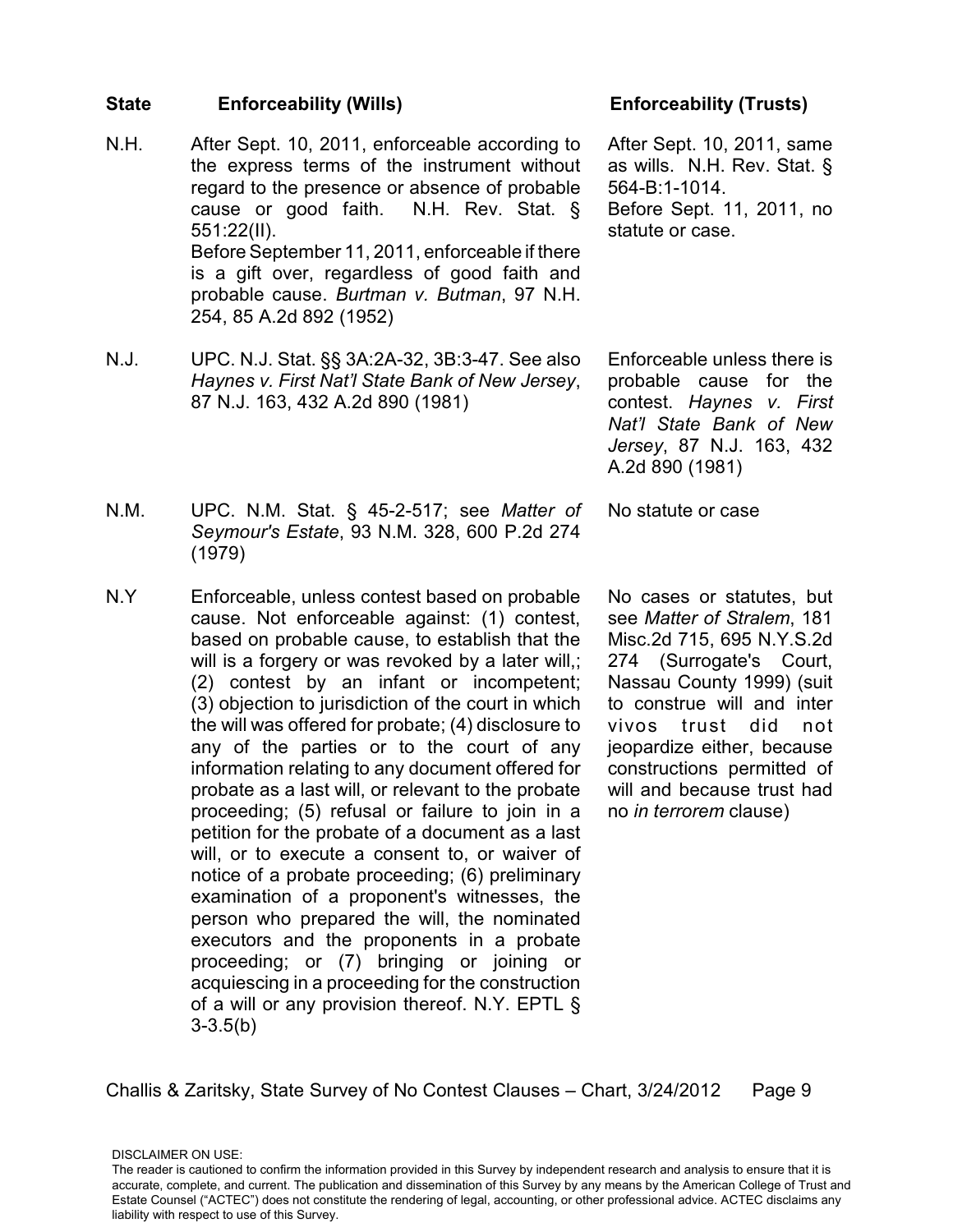# and probable cause. *Ryan v. Wachovia Bank & Trust Co.*, 235 N.C. 585, 70 S.E.2d 853 (1952); *Haley v. Pickelsimer*, 261 N.C. 293, 134 S.E.2d 697 (1964) N.D. UPC. N.D. Code § 30.1-20-05 (codifying UPC §2-517)

N.C. Enforceable unless contest based on good faith

- Ohio Enforceable, regardless of good faith or probable cause. *Bender v. Bateman*, 33 Ohio App. 66, 168 N.E. 574 (5th Dist. Muskingum County 1929); *Bradford v. Bradford*, 19 Ohio St. 546 (1869); *Modie v. Andrews*, 2002 WL 31386482 (Ohio App. 9 Dist. 2002)
- Ok. Enforceable, unless contest brought in good faith and for probable cause. *Whitmore v. Smith,* 1923 OK 1102, 94 Okla. 90, 221 P. 775 (1923); *Bridgeford v. Estate of Chamberlin,* 1977 OK 206, 573 P.2d 694 (1997); *In re Estate of Massey,* 1998 Civ. App. 116, 964 P.2d 238 (1998)
- Ore. Enforceable, even if there is probable cause, except for contests (a) based on probable cause to believe that the will is a forgery or has been revoked; or (b) brought by a fiduciary on behalf of a protected person, a guardian ad litem appointed for a minor, or a guardian ad litem appointed for an incapacitated or financially incapable person. Ore. Rev. Stat. § 112.272

## **State Enforceability (Wills) Enforceability (Trusts)**

No statute or case

No statute or case, but see *Langer v. Pender,* 764 N.W. 2d 159 (2009) (no-contest clause in trust did not prevent suit to construe trust)

No statute or case

Enforceable. *Barr v. Dawson*, 158 P.3d 1073 (Ok. App. Div. 4, 2007); *In re Estate of Zarrow,* 1984 OK 27, 688 P.2d 47 (1984); *In re Estate of Massey,* 1998 Civ. App. 116, 964 P.2d 238 (1998)

Enforceable, even if there is probable cause, except for contests (a) based on probable cause to believe that the will is a forgery or has been revoked; or (b) brought by a fiduciary on behalf of a protected person, a guardian ad litem appointed for a minor, or a guardian ad litem appointed for an incapacitated or

Challis & Zaritsky, State Survey of No Contest Clauses – Chart, 3/24/2012 Page 10

DISCLAIMER ON USE: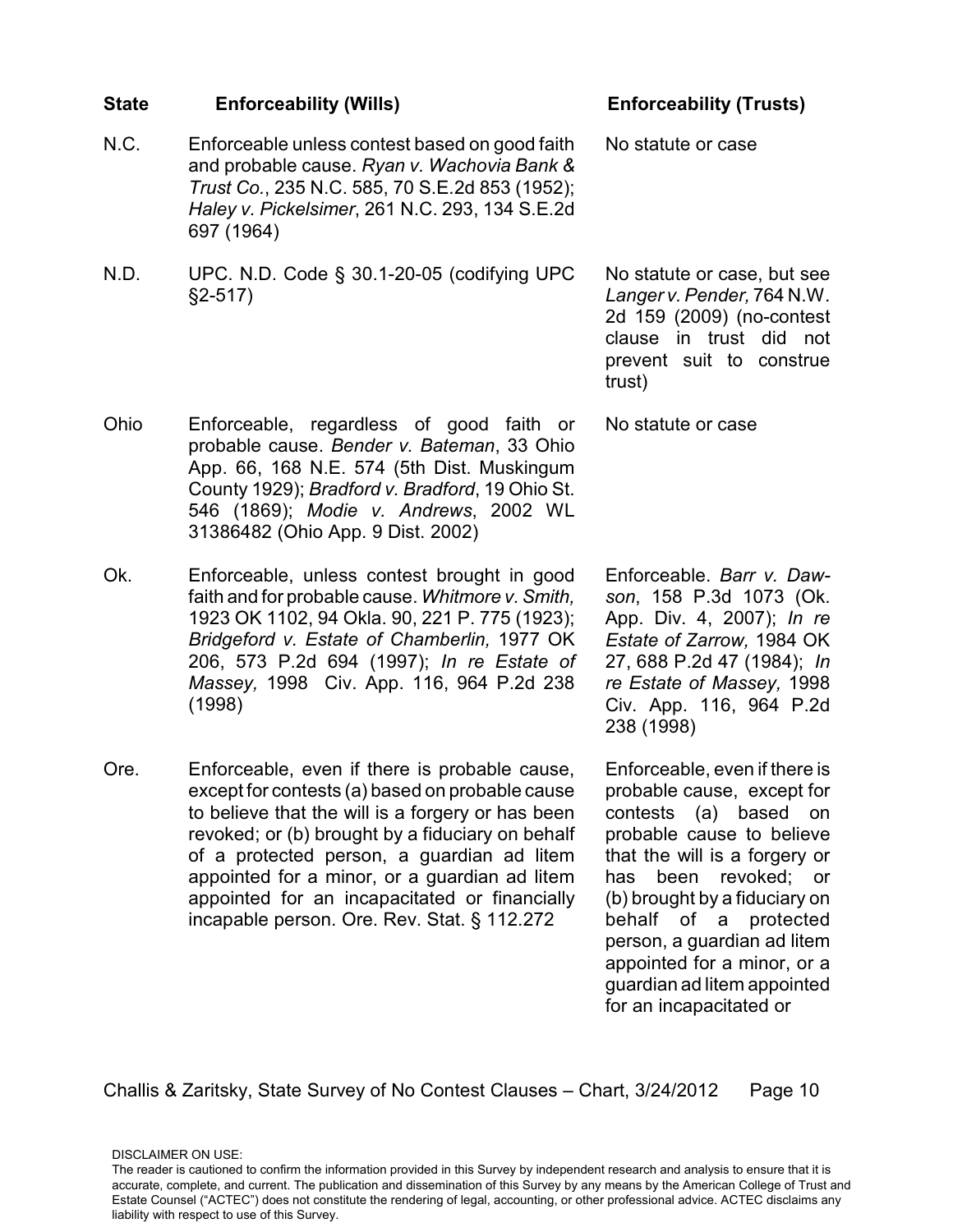| <b>State</b>   | <b>Enforceability (Wills)</b>                                                                                   | <b>Enforceability (Trusts)</b>                                                                                                                                                                                                                                                                                                                                                                                                                                                                                                                                                                                                                                                                        |
|----------------|-----------------------------------------------------------------------------------------------------------------|-------------------------------------------------------------------------------------------------------------------------------------------------------------------------------------------------------------------------------------------------------------------------------------------------------------------------------------------------------------------------------------------------------------------------------------------------------------------------------------------------------------------------------------------------------------------------------------------------------------------------------------------------------------------------------------------------------|
| Ore<br>(contd) |                                                                                                                 | financially incapable<br>person. Ore. Rev. Stat. §<br>130.235                                                                                                                                                                                                                                                                                                                                                                                                                                                                                                                                                                                                                                         |
| Pa.            | Enforceable, unless contest based on probable<br>cause. 20 Pa. Con. Stat. § 2521                                | Enforceable, unless contest<br>based on probable cause.<br>20 Pa. Con. Stat. § 2521                                                                                                                                                                                                                                                                                                                                                                                                                                                                                                                                                                                                                   |
| R.I.           | Enforceable, regardless of good faith and<br>probable cause. Elder v. Elder, 84 R.I. 13, 120<br>A.2d 815 (1956) | No statute or case                                                                                                                                                                                                                                                                                                                                                                                                                                                                                                                                                                                                                                                                                    |
| S.C.           | UPC. S.C. Code § 62-3-905; Russell v. Wacho-<br>via Bank, N.A., 370 S.C. 5, 633 S.E.2d 722<br>(2005)            | No statute or case                                                                                                                                                                                                                                                                                                                                                                                                                                                                                                                                                                                                                                                                                    |
| S.D.           | UPC. S.D. Codified Laws §§ 29A-2-517 and<br>29A-3-905                                                           | Enforceable<br>unless<br>probable cause exists for<br>instituting the proceeding<br>on the grounds of: (1) fraud;<br>(2) duress; (3) revocation;<br>(4) lack of contractual<br>capacity; (5)<br>undue<br>influence; (6) mistake;<br>(7) forgery; or (8) irregularity<br>in the execution of the trust<br>document. A no contest<br>clause is not enforceable<br>against a beneficiary to the<br>extent the beneficiary, in<br>good faith and based upon<br>probable cause, contests a<br>provision that benefits any<br>of the following persons:<br>(1) a person who drafted or<br>transcribed the instrument;<br>(2) a person who gave<br>directions to the drafter of<br>the instrument concerning |

DISCLAIMER ON USE: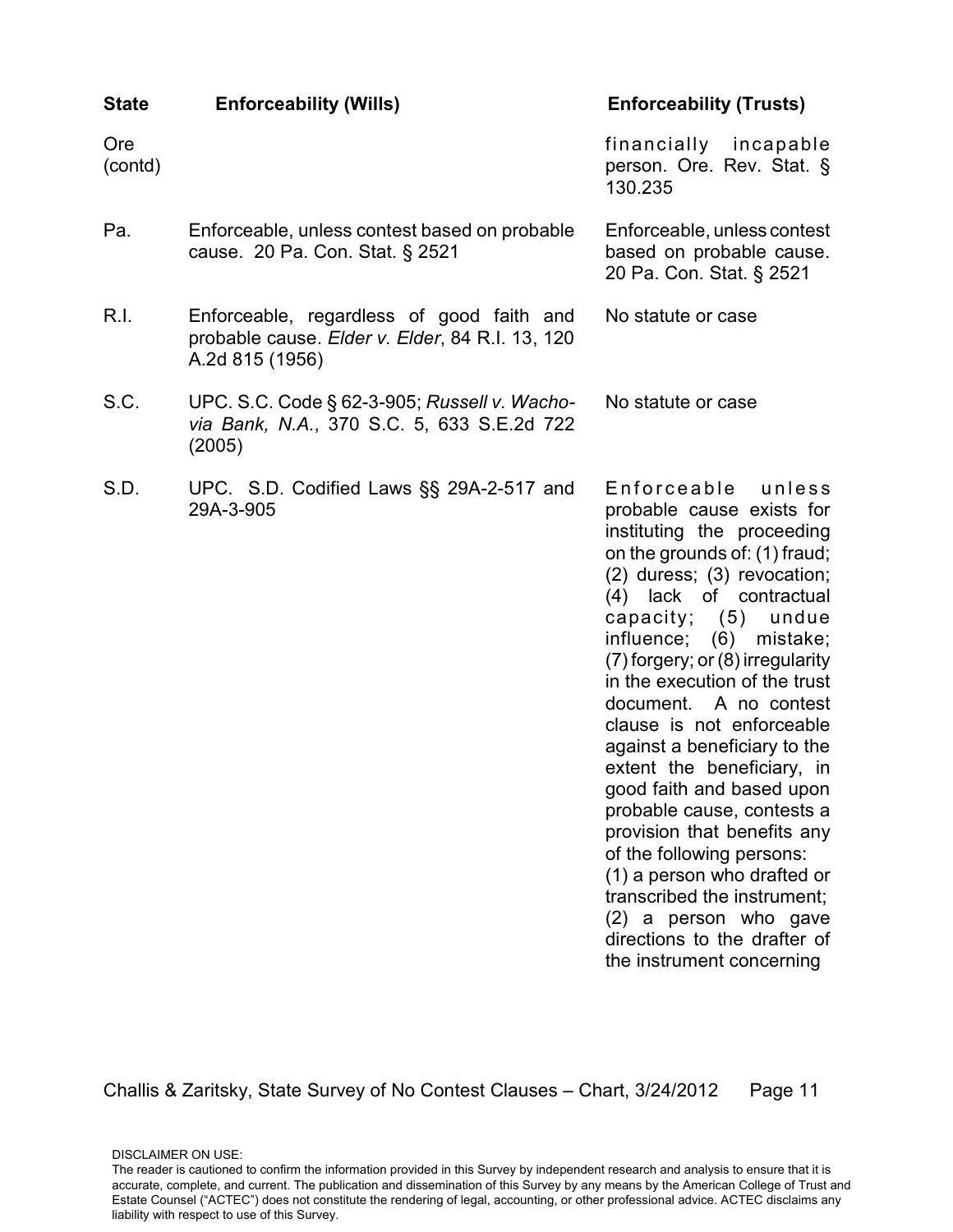| <b>State</b>    | <b>Enforceability (Wills)</b>                                                                                                                                                                                      | <b>Enforceability (Trusts)</b>                                                                                                                                                                                                                                                                                                                                                                                                                                                                                                                                                                                                                                                                                                                                                                                                                                                                                 |
|-----------------|--------------------------------------------------------------------------------------------------------------------------------------------------------------------------------------------------------------------|----------------------------------------------------------------------------------------------------------------------------------------------------------------------------------------------------------------------------------------------------------------------------------------------------------------------------------------------------------------------------------------------------------------------------------------------------------------------------------------------------------------------------------------------------------------------------------------------------------------------------------------------------------------------------------------------------------------------------------------------------------------------------------------------------------------------------------------------------------------------------------------------------------------|
| S.D.<br>(contd) |                                                                                                                                                                                                                    | dispositive<br>other<br>or<br>substantive contents of the<br>provisions or who directed<br>the drafter to include the no<br>contest clause in<br>the<br>instrument (unless<br>the<br>affirmatively<br>settlor<br>instructed the drafter to<br>include the contents of the<br>provision or the no contest<br>clause); or $(3)$ a person who<br>acted as a witness to the<br>instrument. A no contest<br>clause<br>in<br>trust<br>is i<br>a<br>enforceable against a<br>beneficiary to the extent the<br>beneficiary elects to contest<br>or otherwise challenge the<br>settlor's signature whereby<br>such a challenge does not<br>in any manner constitute<br>good, probable, or<br>reasonable cause if<br>the<br>settlor's signature<br>was<br>witnessed by nonrelative<br>witnesses or a duly qualified<br>nonrelative notary public or<br>both. House Bill No. 1045,<br>§§ 8-12, effective July 1,<br>2012. |
| Tenn.           | Enforceable, unless the contest is pursued "in<br>good faith and upon probable cause." Tate v.<br>Camp, 147 Tenn. 137, 149, 245 S.W. 839, 842<br>(1922); Winningham v. Winningham, 966 S.W.<br>2d 48 (Tenn., 1998) | No statute or case                                                                                                                                                                                                                                                                                                                                                                                                                                                                                                                                                                                                                                                                                                                                                                                                                                                                                             |
| Tex.            | Enforceable, unless there are both good faith<br>and just cause. Tex. Prob. Code § 64.                                                                                                                             | Enforceable, unless there<br>are both good faith and just                                                                                                                                                                                                                                                                                                                                                                                                                                                                                                                                                                                                                                                                                                                                                                                                                                                      |

cause. Tex. Trust Code §

112.038.

The reader is cautioned to confirm the information provided in this Survey by independent research and analysis to ensure that it is accurate, complete, and current. The publication and dissemination of this Survey by any means by the American College of Trust and Estate Counsel ("ACTEC") does not constitute the rendering of legal, accounting, or other professional advice. ACTEC disclaims any liability with respect to use of this Survey.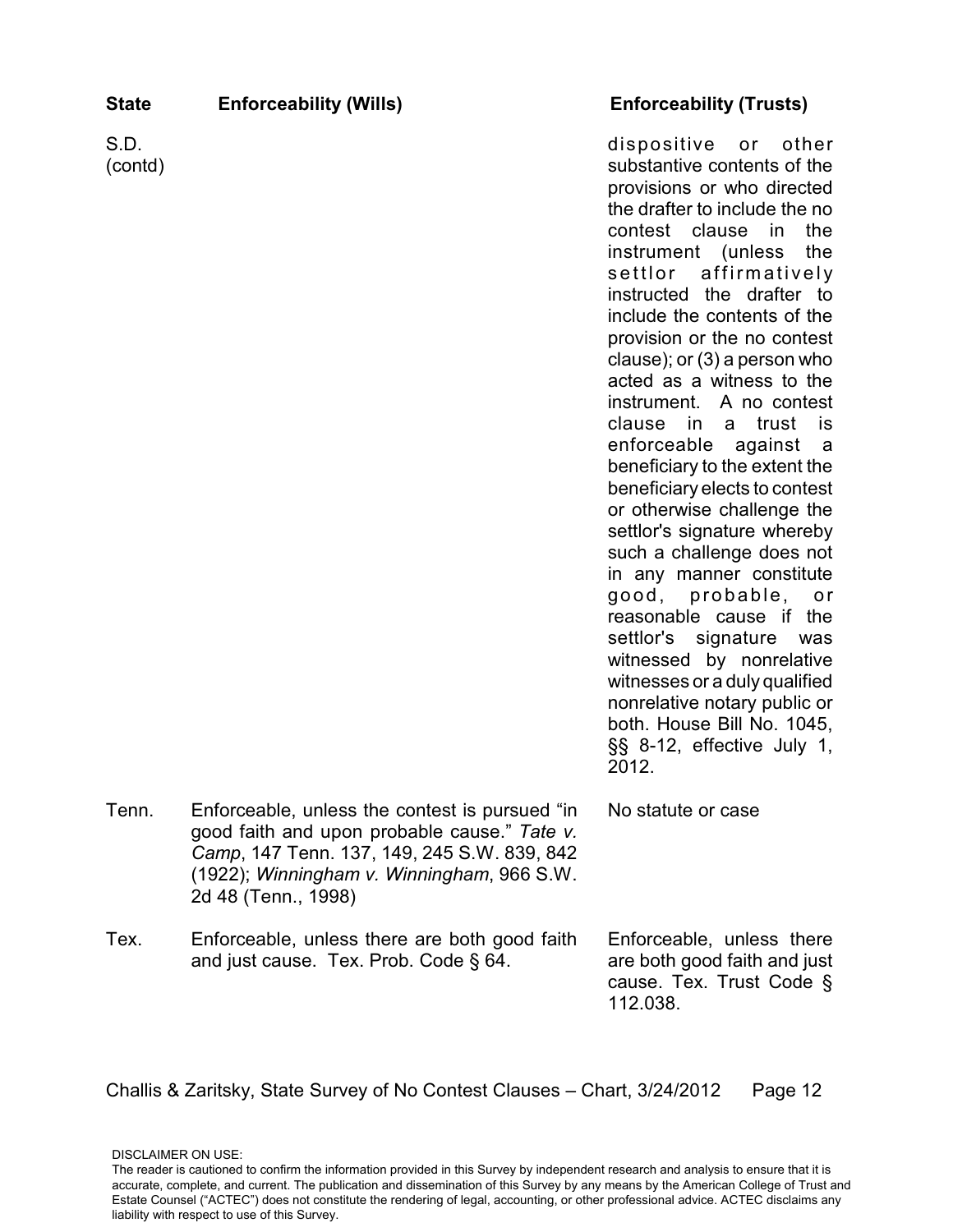| <b>State</b> | <b>Enforceability (Wills)</b>                                                                                                                                                                                                                 | <b>Enforceability (Trusts)</b>                                                                          |
|--------------|-----------------------------------------------------------------------------------------------------------------------------------------------------------------------------------------------------------------------------------------------|---------------------------------------------------------------------------------------------------------|
| Utah         | UPC. Utah Code § 75-3-905                                                                                                                                                                                                                     | No statute or case                                                                                      |
| Vt.          | No statute or case                                                                                                                                                                                                                            | No statute or case                                                                                      |
| Va.          | Enforceable. Keener v. Keener, 278 Va. 435,<br>682 S.E.2d 545 (2009); Womble v. Gunter, 198<br>Va. 522, 529, 95 S.E. 2d 213, 219 (1956)                                                                                                       | Enforceable. Keener v.<br>Keener, 278 Va. 435, 682<br>S.E.2d 545 (2009)                                 |
| Wash.        | Enforceable. Estate of Kubick v. Potter, 9<br>Wash.App. 413, 513 P.2d 76 (Wash. App. Div.<br>2, 1973) (enforcing no-contest clause that did<br>not, by its terms, apply where challenge was<br>brought in good faith and with probable cause) | No statute or case                                                                                      |
| W.Va.        | Enforceable, unless contest brought with prob-<br>abilis causa litigandi (in good faith and with<br>probable cause). Dutterer v. Logan, 103 W.Va.<br>216, 137 S.E. 1 (1927)                                                                   | No statute or case                                                                                      |
| Wisc.        | Enforceable, unless contest brought with<br>probable cause. Wisc. Stat. § 854.19                                                                                                                                                              | No statute or case                                                                                      |
| Wyo.         | Enforceable, without regard to whether contest<br>is brought in good faith and with probable<br>cause. Dainton v. Watson, 658 P.2d 79 (Wyo.<br>1983)                                                                                          | Enforceable.<br>Briggs<br>V.<br><b>Wyoming National Bank of</b><br>Casper,<br>836 P.2d<br>263<br>(1992) |

DISCLAIMER ON USE: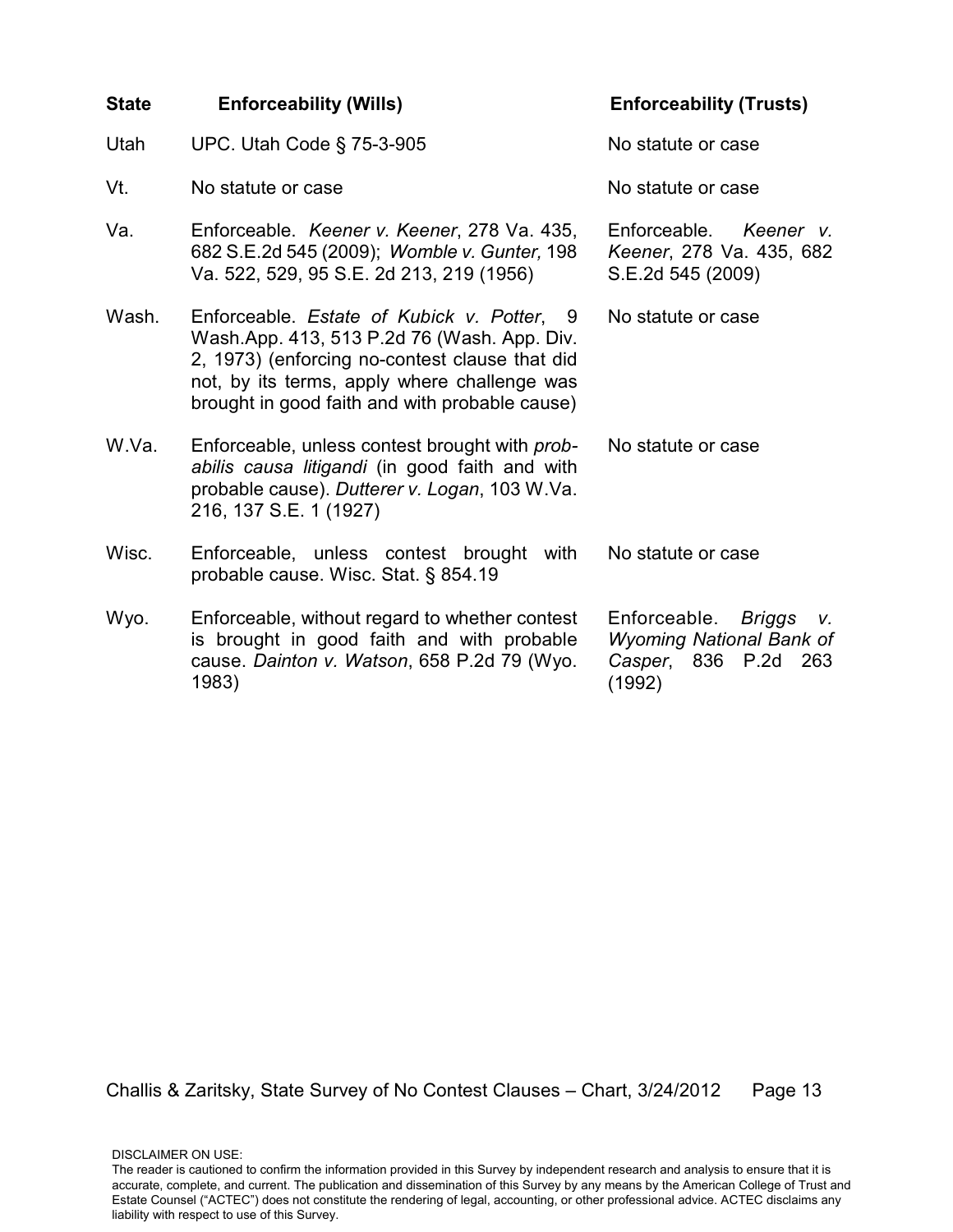| <b>State</b> | <b>Applies to Suit to Construe</b>                                                                                                                                                                             | <b>Strict Construction</b>                                                                                                                                                                                                                                                                                                                                              |
|--------------|----------------------------------------------------------------------------------------------------------------------------------------------------------------------------------------------------------------|-------------------------------------------------------------------------------------------------------------------------------------------------------------------------------------------------------------------------------------------------------------------------------------------------------------------------------------------------------------------------|
| Ala.         | No statute or case                                                                                                                                                                                             | Enforceable no-contest<br>clauses<br>to<br>be<br>are<br>"construed narrowly<br>to<br>avoid a forfeiture." Harrison<br>v. Morrow, 977 So.2d 457<br>(Ala. 2007); Kershaw v.<br>Kershaw, 848 So.2d 942<br>(Ala. 2002)                                                                                                                                                      |
| Alas.        | No statute or case, but see Redman-Tafoya v.<br>Armijo, 126 P.3d 1200, 138 N.M. 836 (N.M.<br>App. 2005), interpreting same provision of UPC<br>and limited to suits that challenge the validity of<br>the will | No statute or case, but see<br>Redman-Tafoya v. Armijo,<br>126 P.3d 1200, 138 N.M.<br>836 (N.M. App. 2005),<br>interpreting same provision<br>of UPC and holding that<br>such clauses are to be<br>"strictly construed"                                                                                                                                                 |
| Ariz.        | No statute or case, but see Redman-Tafoya v.<br>Armijo, 126 P.3d 1200, 138 N.M. 836 (N.M.<br>App. 2005), interpreting same provision of UPC<br>and limited to suits that challenge the validity of<br>the will | No statute or case, but see<br>Redman-Tafoya v. Armijo,<br>126 P.3d 1200, 138 N.M.<br>836 (N.M. App. 2005),<br>interpreting same provision<br>of UPC and holding that<br>such clauses are to be<br>"strictly construed"                                                                                                                                                 |
| Ark.         | No. Jackson v. Braden, 290 Ark. 117, 717 S.W.<br>2d 206 (1986)                                                                                                                                                 | No statute or case                                                                                                                                                                                                                                                                                                                                                      |
| Cal          | No. Safai v. Safai, 78 Cal. Rptr.3d 759, 164 Cal.<br>App.4th 233 (App. 6th Dist. 2008)                                                                                                                         | Yes. Cal. Prob. Code §<br>21312 (applicable to<br>instruments that became<br>irrevocable on or after<br>January 1, 2001); Cal.<br>Prob. Code § 21304<br>(applicable to instruments<br>that became irrevocable<br>before January 1, 2001);<br>Betts v. City Nat. Bank, 67<br>Cal. Rptr. 3d 152, 156 Cal.<br>App. 4th 222 (App. $4th$ Dist.<br>2007); Colburn v. Northern |

The reader is cautioned to confirm the information provided in this Survey by independent research and analysis to ensure that it is accurate, complete, and current. The publication and dissemination of this Survey by any means by the American College of Trust and Estate Counsel ("ACTEC") does not constitute the rendering of legal, accounting, or other professional advice. ACTEC disclaims any liability with respect to use of this Survey.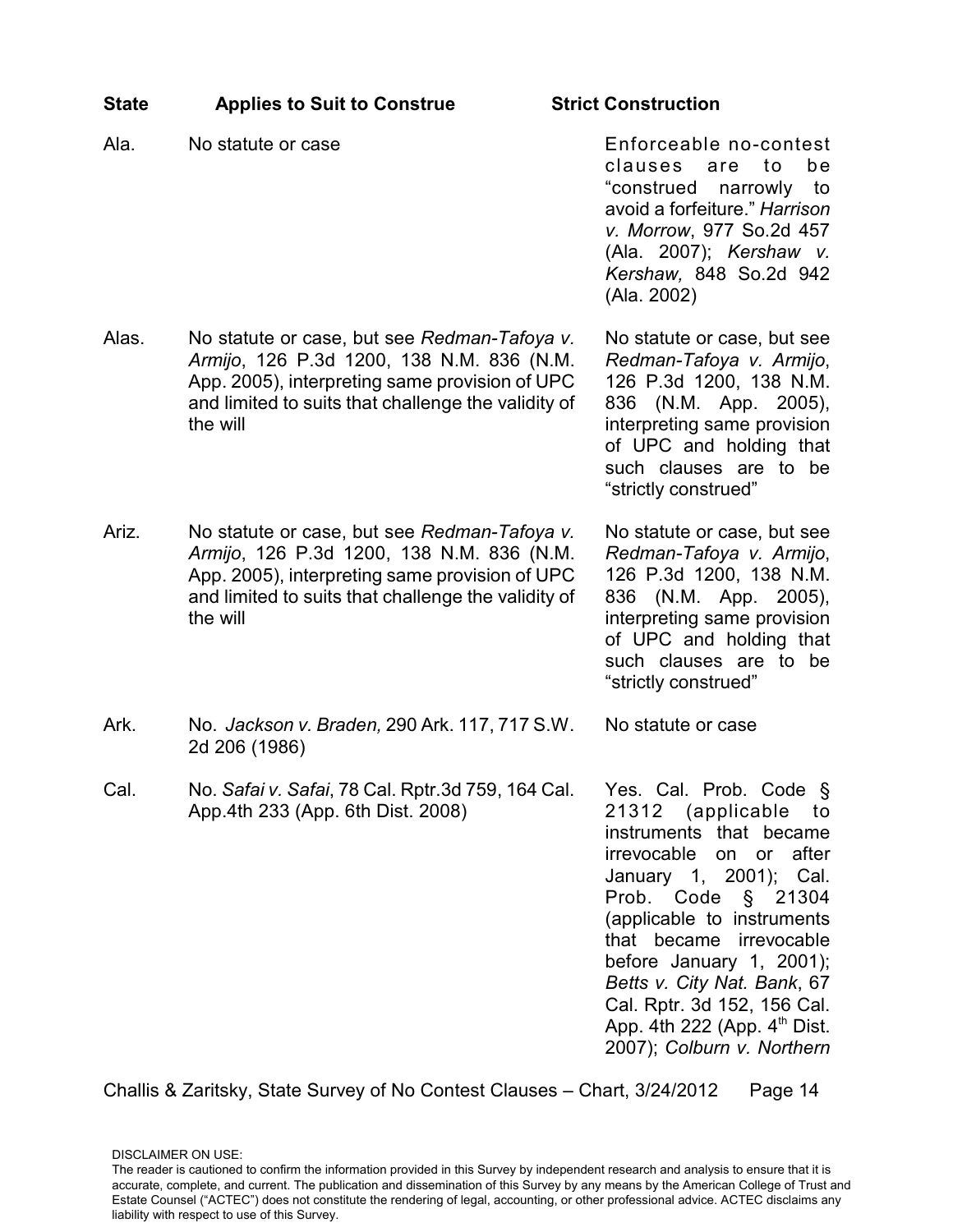| <b>State</b>    | <b>Applies to Suit to Construe</b>                                                                                                                                                                             | <b>Strict Construction</b>                                                                                                                                                                                                 |
|-----------------|----------------------------------------------------------------------------------------------------------------------------------------------------------------------------------------------------------------|----------------------------------------------------------------------------------------------------------------------------------------------------------------------------------------------------------------------------|
| Cal.<br>(contd) |                                                                                                                                                                                                                | Trust Co., 59 Cal.Rptr. 3d<br>828, 151 Cal.Ap p. 4th 439<br>(App. 2 <sup>nd</sup> Dist. 2007), as<br>modified, review denied                                                                                               |
| Colo.           | No statute or case, but see Redman-Tafoya v.<br>Armijo, 126 P.3d 1200, 138 N.M. 836 (N.M.<br>App. 2005), interpreting same provision of UPC<br>and limited to suits that challenge the validity of<br>the will | No statute or case, but see<br>Redman-Tafoya v. Armijo,<br>126 P.3d 1200, 138 N.M.<br>(N.M. App. 2005),<br>836<br>interpreting same provision<br>of UPC and holding that<br>such clauses are to be<br>"strictly construed" |
| Conn.           | No statute or case                                                                                                                                                                                             | No statute or case                                                                                                                                                                                                         |
| Del.            | No. 12 Del. Stat. § 3329                                                                                                                                                                                       | No statute or case.                                                                                                                                                                                                        |
| D.C.            | No statute or case                                                                                                                                                                                             | No statute or case                                                                                                                                                                                                         |
| Fla.            | N/A (clauses unenforceable)                                                                                                                                                                                    | N/A (clauses<br>unenforceable)                                                                                                                                                                                             |
| Ga.             | No. Hicks v. Rushin, 228 Ga. 320, 185 S.E.2d<br>390 (1971)                                                                                                                                                     | Yes. Sinclair v. Sinclair, 284<br>Ga. 500, 670 S.E.2d 59<br>(2008); Linkous v. National<br>Bank of Georgia, 247 Ga.<br>274, 274 S.E.2d 469 (1981)                                                                          |
| Hawaii          | No. In the Matter of Estate of Ikuta, 64 Haw.<br>236, 639 P.2d 400 (1981)                                                                                                                                      | No statute or case                                                                                                                                                                                                         |
| Idaho           | No statute or case                                                                                                                                                                                             | No statute or case                                                                                                                                                                                                         |

DISCLAIMER ON USE: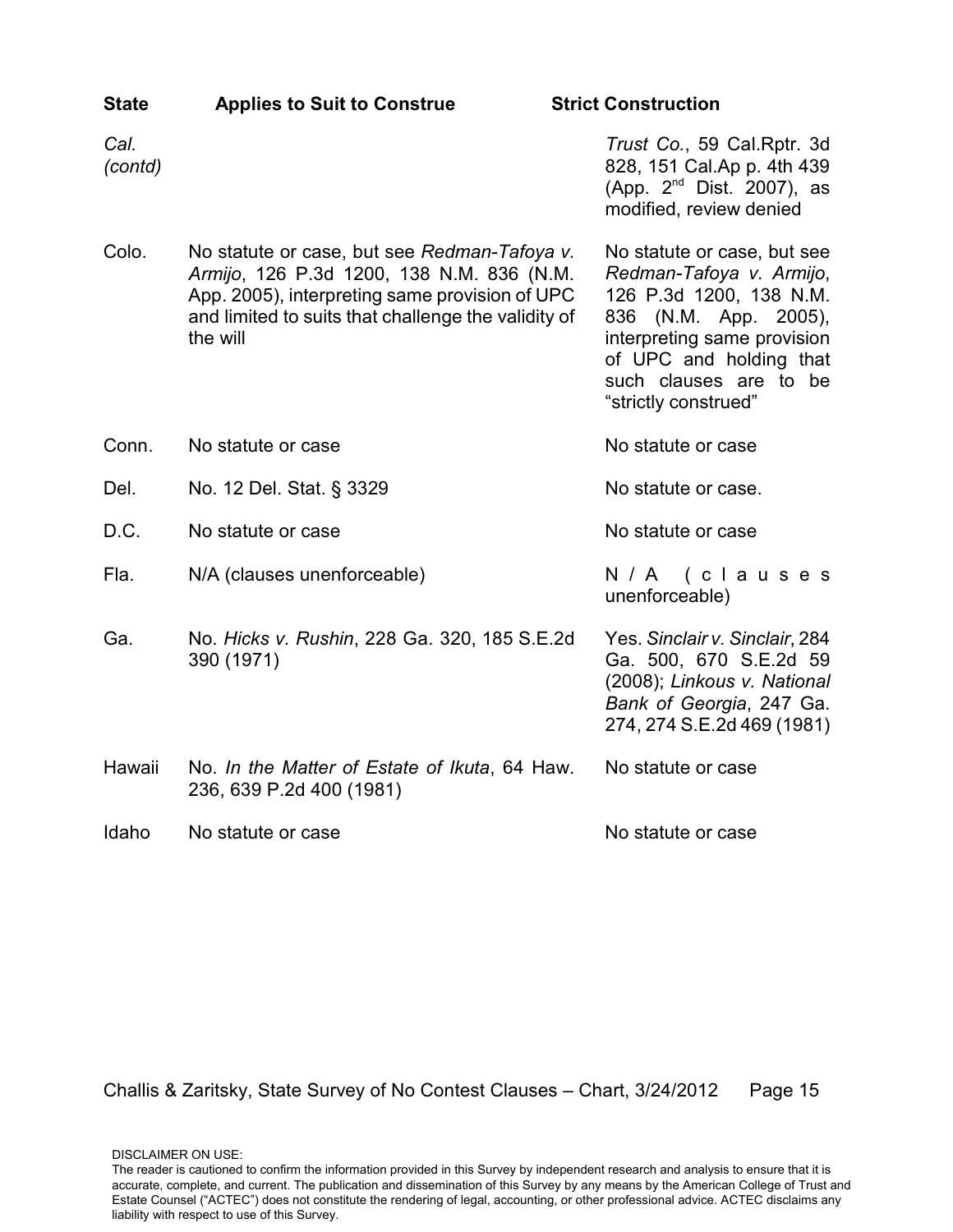| <b>State</b> | <b>Applies to Suit to Construe</b>                                                                                                                                                                                                                                       | <b>Strict Construction</b>                                                                                                                                                                                                                                                                                                                                                                                                                                       |
|--------------|--------------------------------------------------------------------------------------------------------------------------------------------------------------------------------------------------------------------------------------------------------------------------|------------------------------------------------------------------------------------------------------------------------------------------------------------------------------------------------------------------------------------------------------------------------------------------------------------------------------------------------------------------------------------------------------------------------------------------------------------------|
| Ш.           | No. Knight v. Bardwell, 45 III.App.2d 332, 195<br>N.E. 2d 428 (III. App. 1 <sup>st</sup> Dist. 1964); Nairn v.<br>Stemmler, 17 III.App. 3d 1060, 309 N.E.2d 237<br>(III. App. $4th$ Dist. 1974); Ruby v. Ruby,<br>N.E.2d ____, 2012 WL 555913 (III.App. 1 Dist.<br>2012) | Yes. In re Estate of Wojtale-<br>wicz, 93 III. App. 3d 1061,<br>1063, 49 III. Dec. 564, 418<br>N.E.2d 418, 420 (III. App.<br>$1st$ Dist. 1981); Estate of<br>Mank, 298 III.App. 3d 821,<br>699 N.E.2d 1103, 232<br>III.Dec. 918 (III. App. $1st$<br>Dist. 1998) ("though they<br>may be valid, such clauses<br>are disfavored and are<br>strictly construed to avoid<br>forfeiture"); Ruby v. Ruby,<br>N.E.2d ____, 2012 WL<br>555913 (III.App. 1 Dist.<br>2012) |
| Ind.         | N/A (clauses not enforceable)                                                                                                                                                                                                                                            | N/A (clauses not enforce-<br>able)                                                                                                                                                                                                                                                                                                                                                                                                                               |
| lowa         | No statute or case                                                                                                                                                                                                                                                       | No statute or case                                                                                                                                                                                                                                                                                                                                                                                                                                               |
| Kan.         | No. Meyer v. Benelli, 197 Kan. 98, 415 P.2d<br>415 (1966)                                                                                                                                                                                                                | No statute or case                                                                                                                                                                                                                                                                                                                                                                                                                                               |
| Ky.          | No. George v. George, 283 Ky. 381, 141 S.W.<br>2d 558 (1940); Ladd v. Ladd, 323 S.W.3d 772<br>(Ky. App., 2010); Commonwealth Bank & Tr.<br>Co. v. Young, S.W.3d , 2012 WL<br>592196 (Ky.App. 2012)                                                                       | Yes. Commonwealth Bank<br>& Tr. Co. v. Young,<br>S.W.3d , 2012 WL<br>592196 (Ky.App. 2012)                                                                                                                                                                                                                                                                                                                                                                       |
| La.          | No case or state                                                                                                                                                                                                                                                         | No statute or case                                                                                                                                                                                                                                                                                                                                                                                                                                               |
| Maine        | No statute or case, but see Redman-Tafoya v.<br>Armijo, 126 P.3d 1200, 138 N.M. 836 (N.M.<br>App. 2005), interpreting same provision of UPC<br>and limited to suits that challenge the validity of<br>the will                                                           | No statute or case, but see<br>Redman-Tafoya v. Armijo,<br>126 P.3d 1200, 138 N.M.<br>(N.M. App. 2005),<br>836<br>interpreting same provision<br>of UPC and holding that<br>such clauses are to be<br>"strictly construed"                                                                                                                                                                                                                                       |
| Md.          | No statute or case                                                                                                                                                                                                                                                       | No statute or case                                                                                                                                                                                                                                                                                                                                                                                                                                               |
|              | Challis & Zaritsky, State Survey of No Contest Clauses - Chart, 3/24/2012                                                                                                                                                                                                | Page 16                                                                                                                                                                                                                                                                                                                                                                                                                                                          |

The reader is cautioned to confirm the information provided in this Survey by independent research and analysis to ensure that it is accurate, complete, and current. The publication and dissemination of this Survey by any means by the American College of Trust and Estate Counsel ("ACTEC") does not constitute the rendering of legal, accounting, or other professional advice. ACTEC disclaims any liability with respect to use of this Survey.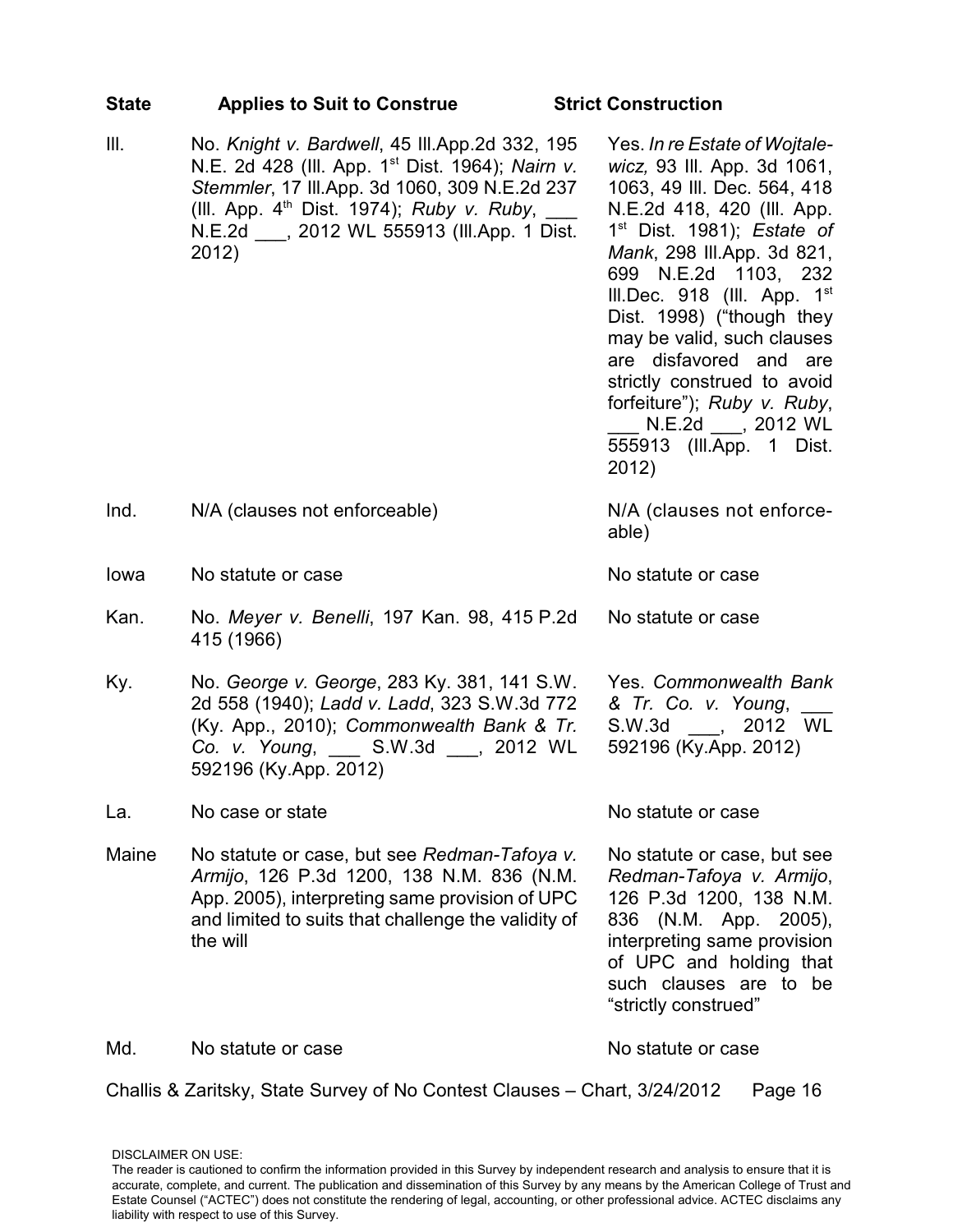### **State Applies to Suit to Construe Strict Construction**

- Mass. No. *Mazzola v. Myers*, 363 Mass. 625, 296 N.E.2d 481 (1973)
- Mich. No statute or case, but see *Penoyer Trust v. Melberg*, 2006 WL 2380881 (Mich. App. 2006) (suit to remove a trustee was not a challenge, and so no-contest clause did not apply, suggesting suit to construe might also not be subject to no-contest clause)

Yes. *Savage v. Oliszczak*, 77 Mass. App. 145, 928 N.E.2d 995 (2010)

No statute or case, but see *Penoyer Trust v. Melberg*, 2006 WL 2380881 (Mich. App. 2006) (suit to remove a trustee was not a challenge, and so nocontest clause did not apply, suggesting narrow reading of what constitutes a challenge); see also *Redman-Tafoya v. Armijo*, 126 P.3d 1200, 138 N.M. 836 (N.M. App. 2005), interpreting same provision of UPC and holding that such clauses are to be "strictly construed"

Minn. No statute or case, but see *Redman-Tafoya v. Armijo*, 126 P.3d 1200, 138 N.M. 836 (N.M. App. 2005), interpreting same provision of UPC and limited to suits that challenge the validity of the will

No statute or case, but see *Redman-Tafoya v. Armijo*, 126 P.3d 1200, 138 N.M. 836 (N.M. App. 2005), interpreting same provision of UPC and holding that such clauses are to be "strictly construed"

No statute or case

Miss. No statute or case, but see *Estate of Thomas v. Thomas*, 28 So.3d 627 (Miss. App. 2009) (suit to remove and surcharge trustee falls outside scope of no-contest clause, suggesting suit to construe might not be subject to no-contest clause)

Mo. No. *Krause v. Tullo*, 835 S.W.2d 488 (Mo. App. S.D. 1992) No statute or case

Challis & Zaritsky, State Survey of No Contest Clauses – Chart, 3/24/2012 Page 17

The reader is cautioned to confirm the information provided in this Survey by independent research and analysis to ensure that it is accurate, complete, and current. The publication and dissemination of this Survey by any means by the American College of Trust and Estate Counsel ("ACTEC") does not constitute the rendering of legal, accounting, or other professional advice. ACTEC disclaims any liability with respect to use of this Survey.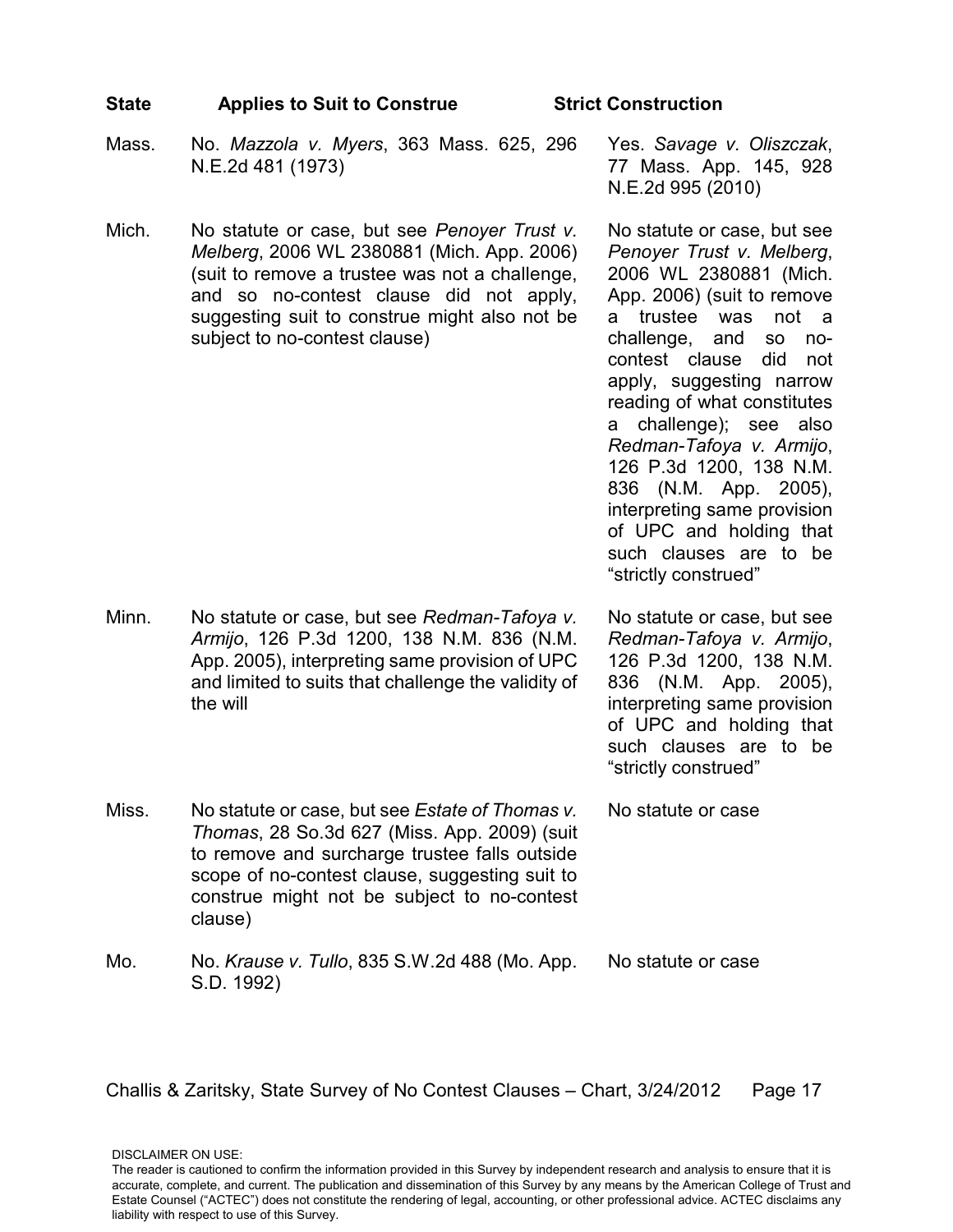### **State Applies to Suit to Construe Strict Construction**

- Mont. No statute or case, but see *Hanson v. Estate of Bjerke*, 322 Mont. 280, 95 P.3d 704 (2004) (aff'g on other issues district court order that declaratory judgment action did not violate no contest clause). Also see *Redman-Tafoya v. Armijo*, 126 P.3d 1200, 138 N.M. 836 (N.M. App. 2005), interpreting same provision of UPC and limited to suits that challenge the validity of the will
- Neb. No statute or case, but see *Redman-Tafoya v. Armijo*, 126 P.3d 1200, 138 N.M. 836 (N.M. App. 2005), interpreting same provision of UPC and limited to suits that challenge the validity of the will

No statute or case, but see *Redman-Tafoya v. Armijo*, 126 P.3d 1200, 138 N.M. 836 (N.M. App. 2005), interpreting same provision of UPC and holding that such clauses are to be "strictly construed"

No statute or case, but see *Redman-Tafoya v. Armijo*, 126 P.3d 1200, 138 N.M. 836 (N.M. App. 2005), interpreting same provision of UPC and holding that such clauses are to be "strictly construed"

No statute or case

- Nev. No. Nev. Rev. Stat. §§ 137.005(4), 163.00195(4)
- N.H. After Sept. 10, 2011, does not apply to: (a) any action for a construction or interpretation of the will or trust; or (b) any action by the attorney general for a construction or interpretation of a charitable disposition. N.H. Rev. Stat. §§ 551:22(III) and 564-B:10-1014 (III).

Before Sept. 11, 2011, no statute or case.

N.J. No. *Marx v. Rice*, 1 N.J. 574, 587, 65 A.2d 48, 9 A.L.R.2d 584 (1949)

After Sept. 10, 2011, construed in a manner that enforces the testator's intentions expressed in the instrument to the greatest extent possible. N.H. Rev. Stat. §§ 551:22(IV) and 564-B:10-1014(IV). Before Sept. 11, 2011, no statute or case

Yes. *Marx v. Rice*, 1 N.J. 574, 587, 65 A.2d 48, 9 A.L.R. 2d 584 (1949); *In re Lummis' Estate*, 126 F.Supp. 379 (D.N.J. 1954)

Challis & Zaritsky, State Survey of No Contest Clauses – Chart, 3/24/2012 Page 18

The reader is cautioned to confirm the information provided in this Survey by independent research and analysis to ensure that it is accurate, complete, and current. The publication and dissemination of this Survey by any means by the American College of Trust and Estate Counsel ("ACTEC") does not constitute the rendering of legal, accounting, or other professional advice. ACTEC disclaims any liability with respect to use of this Survey.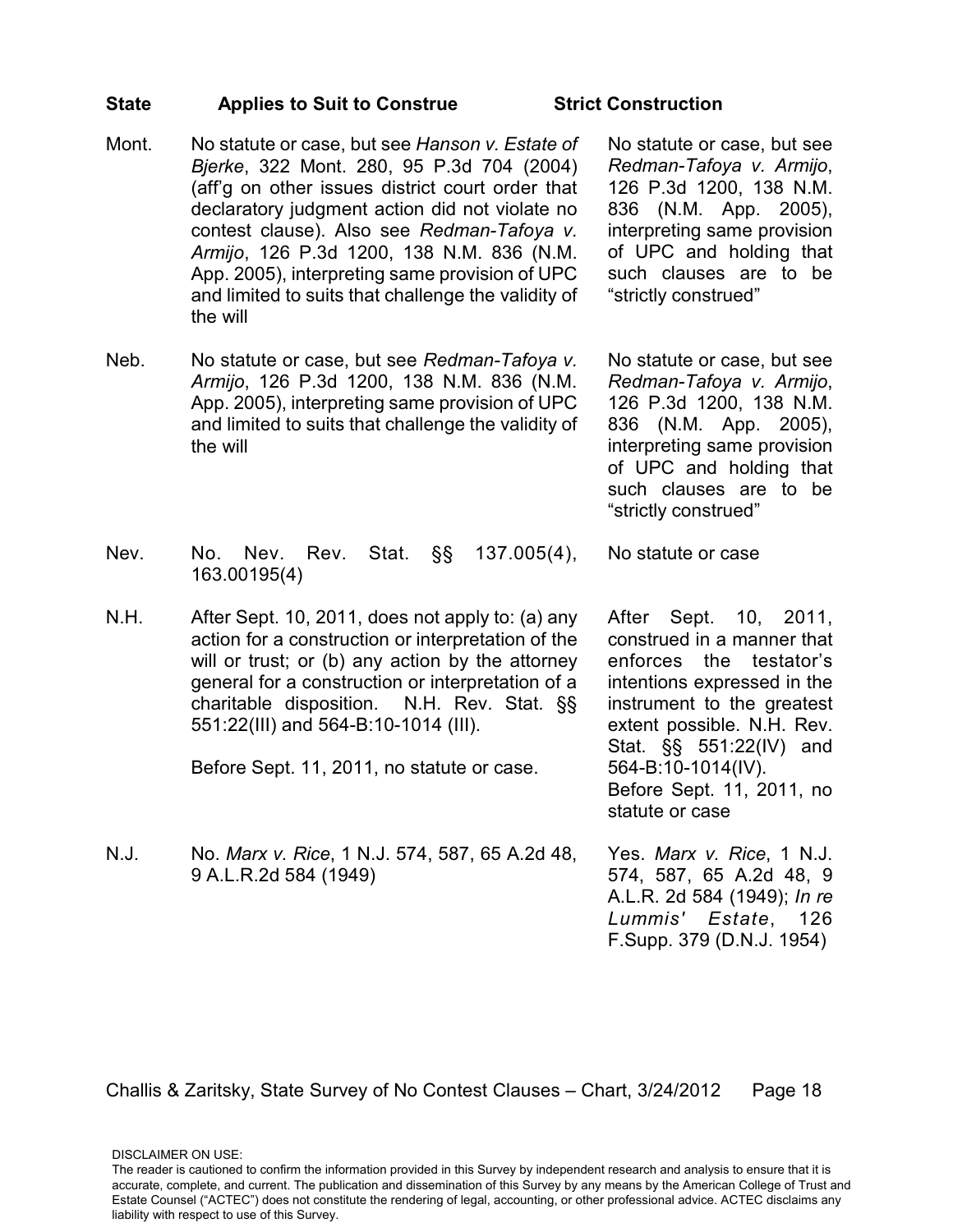| <b>State</b> | <b>Applies to Suit to Construe</b>                                                                                                                                                                                                                                                                    | <b>Strict Construction</b>                                                                                                                                                                                              |
|--------------|-------------------------------------------------------------------------------------------------------------------------------------------------------------------------------------------------------------------------------------------------------------------------------------------------------|-------------------------------------------------------------------------------------------------------------------------------------------------------------------------------------------------------------------------|
| N.M.         | No. See Redman-Tafoya v. Armijo, 126 P.3d<br>1200, 138 N.M. 836 (N.M. App. 2005),<br>interpreting same provision of UPC and limited<br>to suits that challenge the validity of the will                                                                                                               | Yes. Redman-Tafoya<br>V.<br>Armijo, 126 P.3d 1200, 138<br>N.M. 836 (N.M. App. 2005)                                                                                                                                     |
| N.Y          | No. Matter of Smyth, 271 N.Y. 623, 3 N.E.2d<br>453 (1936); Matter of Zorskas, 18 Misc. 3d 600,<br>850 N.Y.S.2d 827 (Surrogate's Court, Nass au<br><b>County 2007)</b>                                                                                                                                 | Yes. Matter of Stralem, 181<br>Misc. 2d 715, 695 N.Y.S. 2d<br>274 (Surrogate's Court,<br>Nassau County 1999)                                                                                                            |
| N.C.         | No statute or case                                                                                                                                                                                                                                                                                    | No statute or case                                                                                                                                                                                                      |
| N.D.         | No. Langer v. Pender, 764 N.W. 2d 159 (2009)                                                                                                                                                                                                                                                          | No statute or case, but see<br>Redman-Tafoya v. Armijo,<br>126 P.3d 1200, 138 N.M.<br>836 (N.M. App. 2005),<br>interpreting same provision<br>of UPC and holding that<br>such clauses are to be<br>"strictly construed" |
| Ohio         | No. Moskowitz v. Federman, 72 Ohio App. 149,<br>51 N.E. 2d 48 (Ct. App. Summit County, 1943);<br>Roelofs v. Apple, 49 Ohio App. 2d 155, 359<br>N.E. 2d 710 (Ct. App. Lorain County, 1975)                                                                                                             | No statute or case                                                                                                                                                                                                      |
| Ok.          | No statute or case, but see In re Estate of West-<br>fahl, 1983 OK 119, 674 P.2d 21 (1983) (contest<br>is "any legal proceeding designed to result in<br>the thwarting of the testator's wishes as ex-<br>pressed in the will" and requires consideration<br>of all relevant facts and circumstances) | Yes. Barr v. Dawson, 158<br>P.3d 1073 (Ok. App. Div. 4,<br>2007)                                                                                                                                                        |
| Ore.         | No statute or case                                                                                                                                                                                                                                                                                    | No statute or case                                                                                                                                                                                                      |
| Pa.          | No. <i>In re Ervin's Estate</i> , 367 Pa. 58, 79 A.2d<br>264 (1951)                                                                                                                                                                                                                                   | Yes. In re Friend's Estate,<br>209 Pa. 442, 58 A. 853<br>(1904); Mitchell's Estate,<br>48 York 13, 20 Pa. D. & C.<br>101 (Orphan's Court,<br>Philadelphia County, 1933)                                                 |

The reader is cautioned to confirm the information provided in this Survey by independent research and analysis to ensure that it is accurate, complete, and current. The publication and dissemination of this Survey by any means by the American College of Trust and Estate Counsel ("ACTEC") does not constitute the rendering of legal, accounting, or other professional advice. ACTEC disclaims any liability with respect to use of this Survey.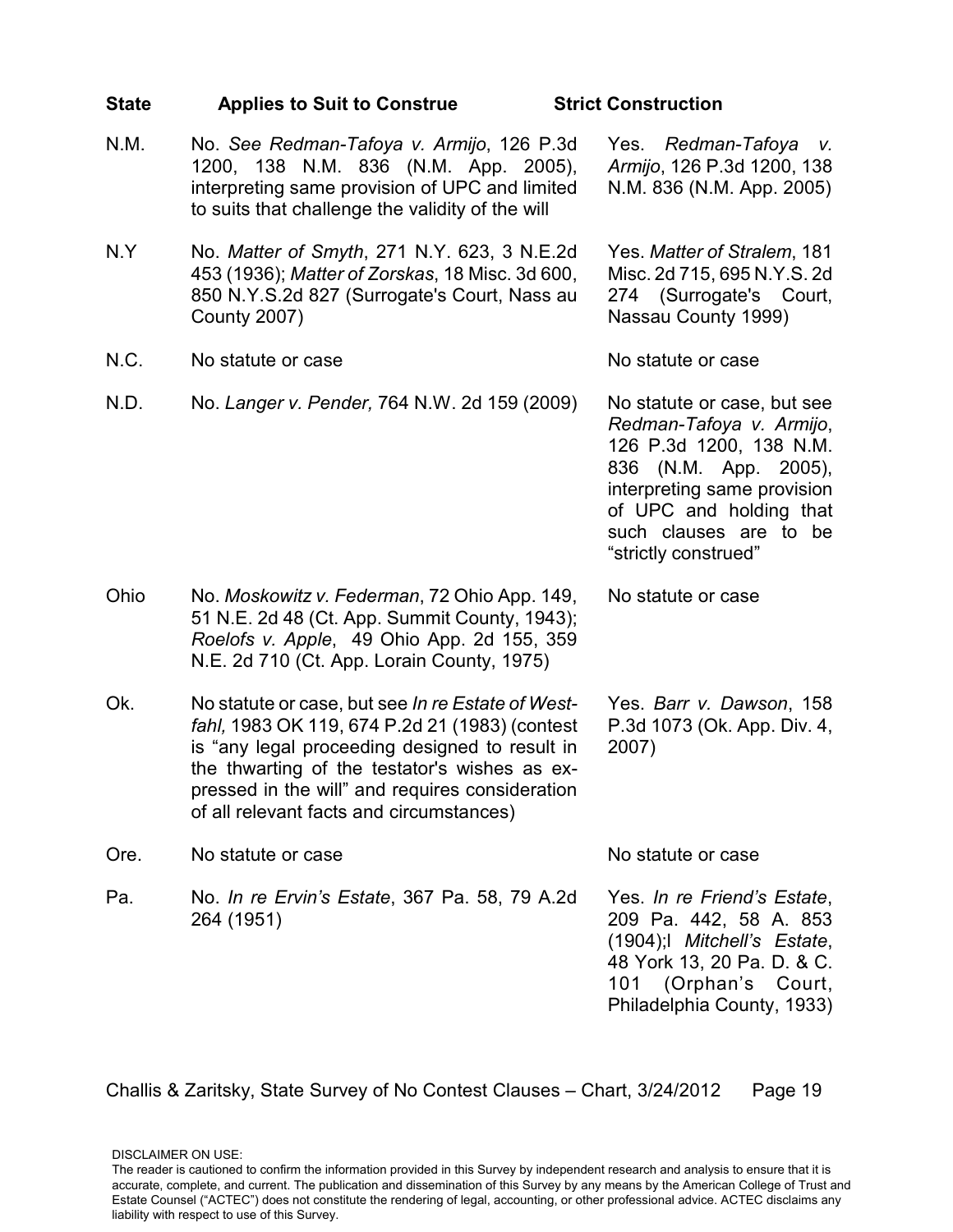### **State Applies to Suit to Construe Strict Construction**

- 
- S.C. No statute or case, but see *Redman-Tafoya v. Armijo*, 126 P.3d 1200, 138 N.M. 836 (N.M. App. 2005), interpreting same provision of UPC and limited to suits that challenge the validity of the will
- S.D. No statute or case, but see *Redman-Tafoya v. Armijo*, 126 P.3d 1200, 138 N.M. 836 (N.M. App. 2005), interpreting same provision of UPC and limited to suits that challenge the validity of the will
- Tenn. No statute or case **Yes.** Tate v. Camp, 147

liability with respect to use of this Survey.

Tex. No. Upham v. Upham, 200 S.W. 2d 880 (Tex. App.-Eastland, 1947); Di Portanova v. Monroe, 229 S.W. 3d 324 (Tex. App.-Houston, 2006) ("actions that do not seek to alter the terms of the will do not violate *in terrorem* clauses")

Yes. *In re Estate of Schiwetz,* 102 S.W.3d 355, 365 (Tex. App.-Corpus Christi 2003), *pet. denied*; *Estates of Montez*, 2007 WL 4320747 (Tex. App. -San Antonio 2007); *Di Portanova v. Monroe*, 229 S.W.3d 324 (Tex. App.- Houston, 2006); *Conte v. Conte,* 56 S.W. 3d 830 (Tex. App.-Houston, 2001), *no pet*.; Estate of Newbill, 781 S.W. 2d 727 (Tex. App.-Amarillo, 1989)

R.I. No statute or case Yes. *Elder v. Elder*, 84 R.I. 13, 120 A.2d 815 (1956)

> No statute or case, but see *Redman-Tafoya v. Armijo*, 126 P.3d 1200, 138 N.M. 836 (N.M. App. 2005), interpreting same provision of UPC and holding that such clauses are to be "strictly construed"

> No statute or case, but see *Redman-Tafoya v. Armijo*, 126 P.3d 1200, 138 N.M. 836 (N.M. App. 2005), interpreting same provision of UPC and holding that such clauses are to be "strictly construed"

Tenn. 137, 149, 245 S.W. 839, 842 (1922)